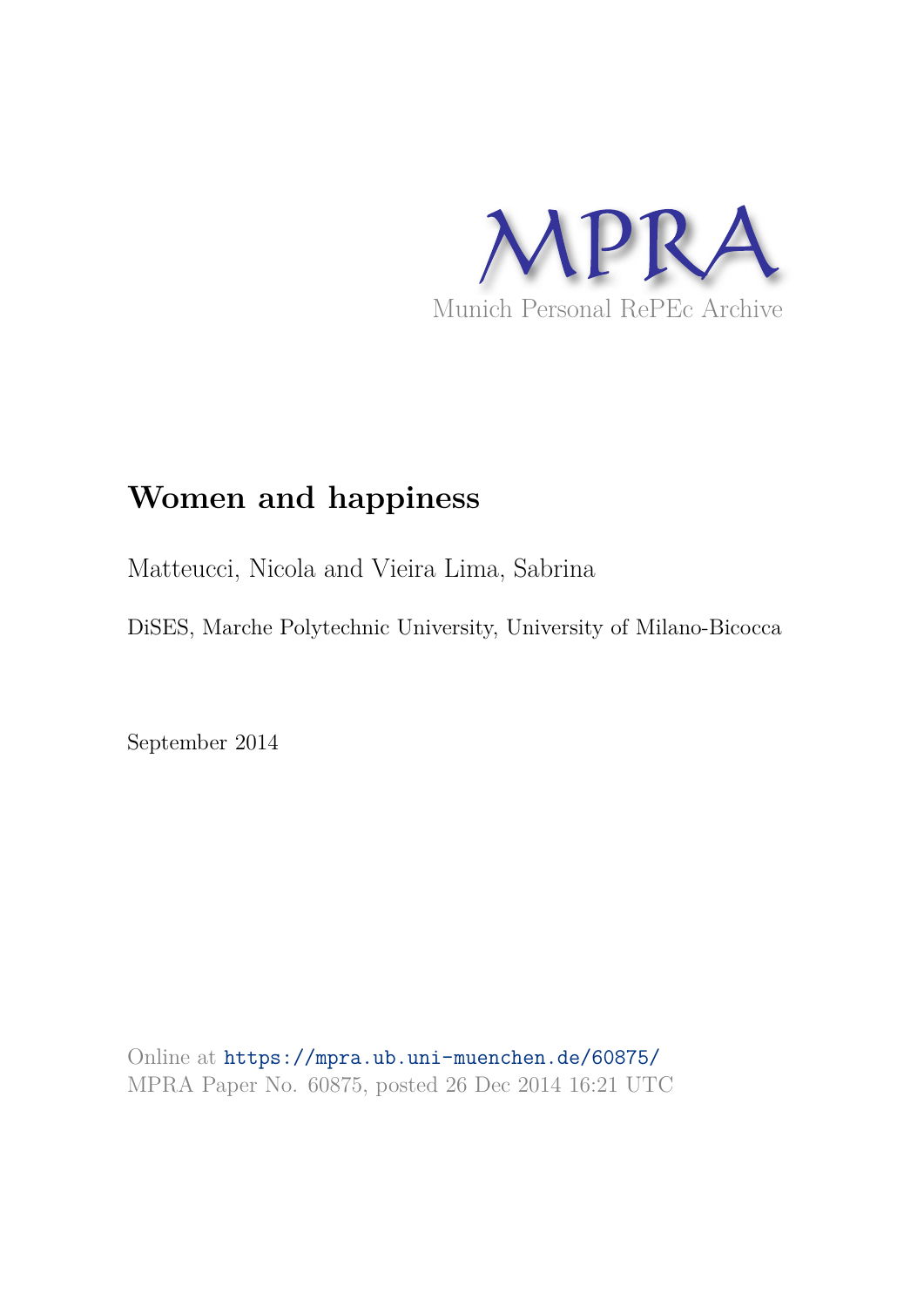# **WOMEN AND HAPPINESS**

Matteucci Nicola\*, Vieira Lima Sabrina§

*\*DiSES, Marche Polytechnic University,* §*University of Milano-Bicocca* 

#### **ABSTRACT**

*We survey the Happiness and Economics field to systematize the explanations of the happiness gender gap, whose puzzling evidence stands out both synchronically and diachronically. Further, this analysis is completed by an interdisciplinary review of competing perspectives, mostly from psychology and medical sciences. Beside disciplinary specificities and differences, results and explanations also reveal some intriguing commonalities. Psychology and medical sciences (also assisted by cutting-edge medical technologies) lead in the static (time-invariant) explanation of happiness and its gender gap, while economic works are better equipped to detect external factors and the role of time-varying objective life conditions. In particular, the Happiness and Economics field has provided original evidence on the country and time variant nature of the happiness gender gap. Finally, different disciplines uncovered the common stylized fact that women are increasingly worse off during their life, by aging, with respect to men: its full explanation still remains at the center of the research agenda.* 

### **1. Introduction**

 $\overline{a}$ 

The Happiness and Economics stream of literature is interested in studying subjective well-being (henceforth, SWB) and, to operationalise empirically this enquiry, employs the constructs<sup>1</sup> of happiness and life satisfaction. The latter, beside being two different concepts, are often treated as synonymous by its scholars - reciprocally and with respect to SWB; instead, in psychology, life satisfaction is typically only a component of  $SWB<sup>2</sup>$ , together with other measures and conceptualizations targeting emotional well-being<sup>3</sup>.

A crucial point involved in examining the "technology of happiness" (in the sense of Bruni, 2004) is to ascertain whether or not gender plays a discriminating effect in shaping patterns of SWB. This point is motivated by several considerations. First, men and women are commonly perceived as being, beside biologically, also psychologically and culturally different, so that this presumption may lead to expect that two genders also differ in the way they perceive, emotively react and cognitively assign meanings to external conditions and events, and socially interact, thereby shaping gender-specific patterns of happiness. Second, contemporary times (at least since the early twentieth century) saw a remarkable progress in women's life conditions, starting from Western (developed) countries: conquest of political rights (electorate), new economic rights (increasing female labour force participation), attainment of a more egalitarian social status and improved consideration for women's role in society are examples which prove uncontrovertibly how conditions for higher quality of life were progressively set for women. Now, it turns out crucial to examine whether and how these large improvements in what are commonly considered objective conditions of quality of

<sup>&</sup>lt;sup>1</sup> We define construct as a *ex post* rationalization of empirical evidence. A construct is not necessarily supported by a general aprioristic definition (as in the case of a concept).

 $\bar{2}$ In the psychological literature, happiness is frequently assimilated to emotional well-being.

<sup>&</sup>lt;sup>3</sup> In turn, subjective well-being can be conceptualised as a "broad category of phenomena that include people's emotional responses, domain satisfactions and global judgements of life satisfaction" (see Diener et al. 1999; p.277).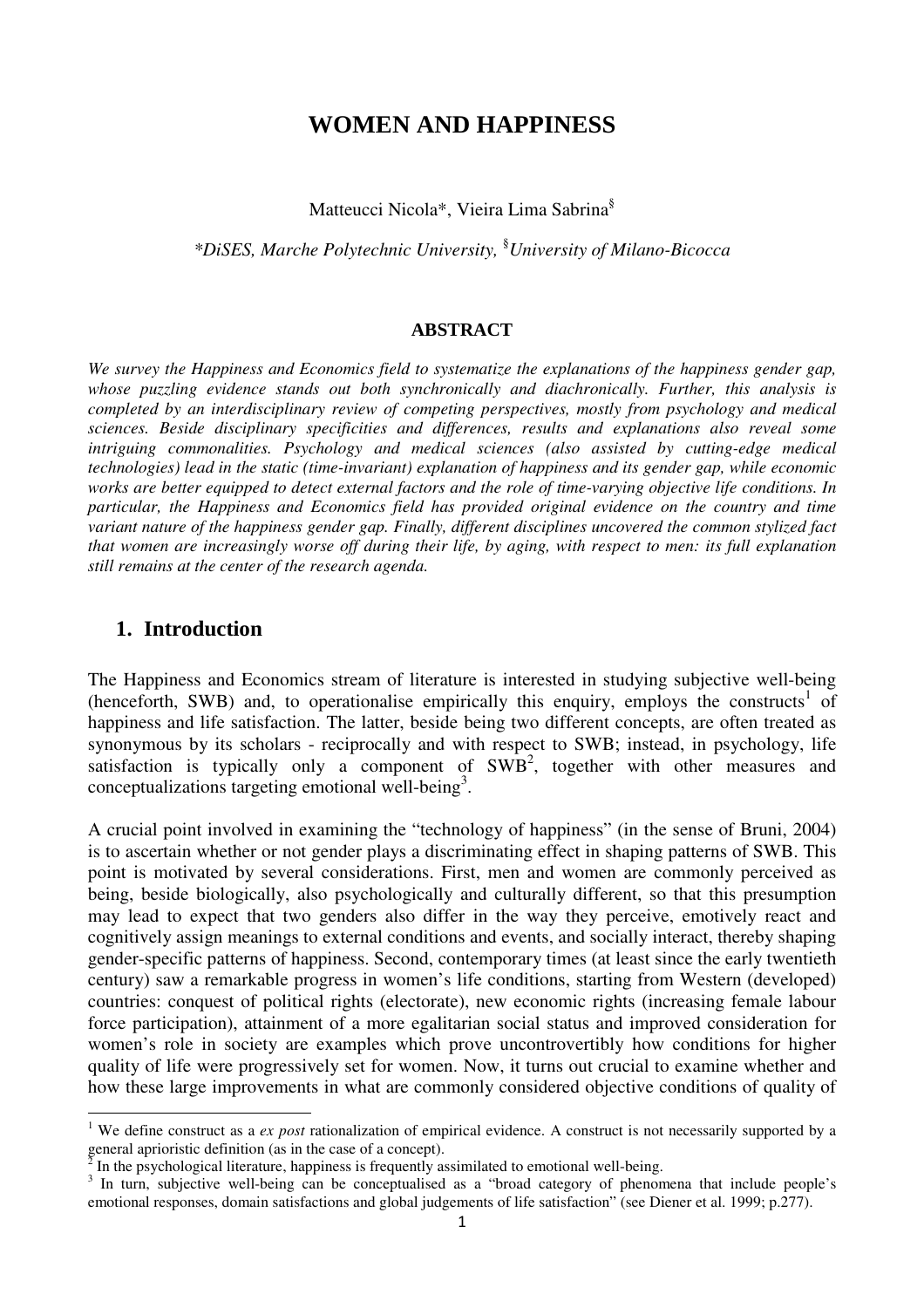$life<sup>4</sup>$  translated into a higher level of women's happiness. Finally, one of the most important epistemic acquisitions of a large body of heterodox thinking in economics (among all, feminist economics) is the awareness of the severe shortcomings affecting the metaphor of the perfectly rational *homo oeconomicus*, and its assumption of representative (masculine) agent.

Hence, in this chapter we focus on the differential paths to happiness that the two genders may exhibit, starting from specific characteristics distinctively displayed by men and women (from emotions and biological correlates to rational preferences, passing through a comprehensive list of other physical and psychical attributes). While discussing the potential gender determinants of SWB, we consider both traditions studying it - the hedonic and the eudemonic approach - and we include into our analysis other constructs and correlates, specifically analysed by fellow disciplines. A main examples is the multifaceted and evolving construct of psychological well-being (henceforth, PWB), which has long been the main research target of psychology.

In section 2 we first review the disciplinary delimitations of the field, concentrating on psychological explanations of the happiness gender gap. In fact, we believe that such a "nonimperialistic" economic approach will help us to select the most robust trans-disciplinary findings. Section 3 introduces the main approaches of the economic discipline, and goes on to present the main explanations; together, it also underlines a few debated issues on gender inequality and social justice – also from a normative point of view. Section 4 concludes, summarising the main findings and underlining a few points for the future research agenda.

# 2. **Happiness and gender diversity: comparative disciplinary insights**

### *2.1. Introduction*

l

Research on SWB is inherently complex and interdisciplinary, as its ultimate targets - mind and human behaviour - are. A similar consideration holds even stronger when studying the role of any potential gender specificity influencing well-being. In accordance with their methodological statuses, different disciplines have tackled these gender themes with a variety of methods and results. Some, like psychology, have yet accumulated more than a century of empirical research (mostly through laboratory experiments and clinical practice), while others have entirely focused on the topic since foundation (gender and sexuality studies); economics, instead, is relatively newer on the field, and its interest varies among sub-disciplines (a main example being feminist economics).

Indeed, a growing consensus has emerged on the fact that economics, because of the epistemic reductionism characterizing its dominant paradigm, accumulated a comparative disadvantage in the study of important determinants of human behaviour and SWB, narrowly restricted to the metaphoric analysis of utility maximization performed by the *homo oeconomics<sup>5</sup>* .

<sup>&</sup>lt;sup>4</sup> We understand this construct as a more objective and non-mediated instance, mostly expressed by external circumstances, such as pollution, criminality, human rights, standard of law or prevailing health (care) conditions. Hence our definition of quality of life, typical of economics and some sociologists, and closely related to that employed by hedonic psychology (Kahneman et al. 1999), is stricter and diverges from subjective and hybrid views, that also include individual conditions and personal beliefs.

<sup>&</sup>lt;sup>5</sup> In this respect, we believe that a very insightful long-run perspective on the economics' heuristic impasse is that offered by Bruni and Sudgen, (2007), according to which a main watershed for the discipline was the "Paretian turn", when the would-be mainstream approach neatly removed from its disciplinary foundations very promising insights stemming from the then-contemporary research on the psychology of sensation.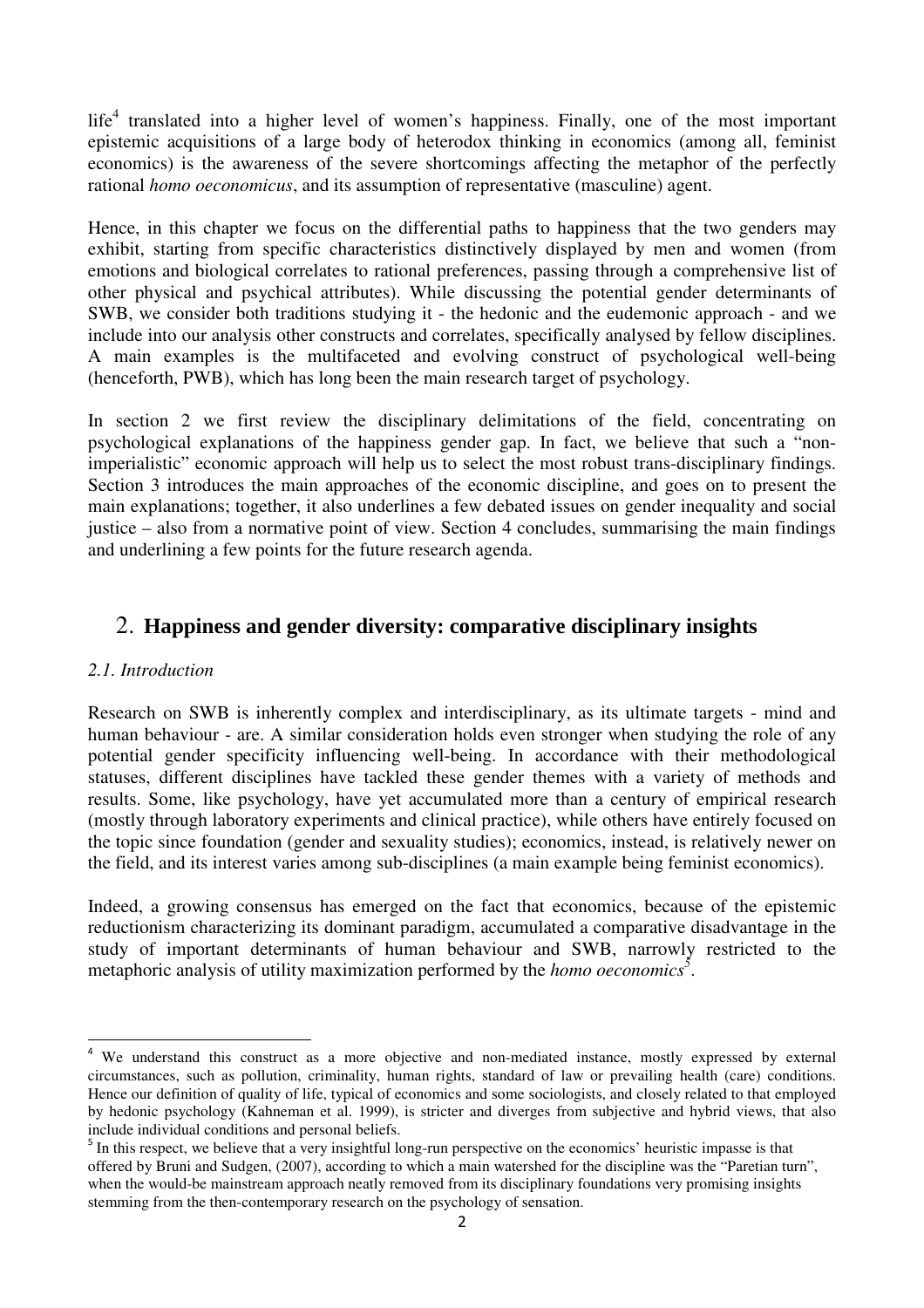While psychology has used both constructs, SWB and PWB, (for a review, see Ryan and Deci, 2001), economic contributions have mainly focused on the first, directly surveyed without giving any *a priori* theoretical definition. However, economists' SWB and surveys inevitably bring a prevalent flavour of cognitive assessment of life conditions (overall, like happiness, and by life domain), while the constructs and methods used by psychologists were specifically designed to register ill-being statuses, pathological conditions and emotional components<sup>6</sup>.

The differences between the two disciplinary approaches to SWB extend to the type of determinants investigated, with economists mostly assuming that SWB depends on actual life conditions (objectively observable), and psychologists paying more attention at cognitive processes by which people match aspirations and actual attainments (or conditions) (Lewin, 1996). Typically, such a matching involves dynamics of hedonic adaptation<sup>7</sup>. As we will see below, acknowledgement of the aspiration-attainment hypothesis is a crucial step made in the latest literature addressing the explanation of the life cycle trends of happiness between women and men.

A main result of the psychological approach to SWB is that individual happiness would tend to a set point level determined by personality and genes, while life conditions and occurrences would only explain momentary deviations from this individual fixed level; for instance, the detection of the serotonin-transporter 5-HTT gene in now influencing a surge of many similar papers. Diener (2000; p.37) synthesis this point observing that objective life conditions, as also verified by economists, do explain only a minor part of the inter-individual differences in happiness, as small as 15%, or so. This dynamic and adaptive view of happiness is not shared by most economists. Easterlin (2006), for example, argue that, while the psychologists' view may hold with respect to the determinants of individual differences in happiness at a given point in time, it does not apply to the explanation of the happiness movements over the life cycle, where personality and genetic factors are likely to remain invariant, while objective life conditions do evolve greatly.

Achievements of the economic contributions were primarily gained at the level of the life conditions (such as income, employment status, education, and other socio-demographic and institutional factors), while progresses have been slower at the individual and personality level of analysis, for a series of reasons. For example, individual-level variables and personality traits are inherently endogenous to the single unit of analysis, and this may introduce a bias into the econometric analysis when individual-level observations lack the longitudinal dimension (for a review, Ferrel and Carbonel 2004). Moreover, the original sin of the *homo oeconomicus* metaphor has long prevented the discipline from developing a fully fledged theory of choice under uncertainty, bounded rationality and emotional perturbances, based on systematic experimental evidence. The usage of this metaphor also dampened the maturation of adequate knowledge on actual behavioural gender differences, which developed with substantial delay (a review will be presented in sub-section 3.1).

<sup>&</sup>lt;sup>6</sup> With the advent of positive psychology, the research programme and ambitions of psychology were extended to actively promote human well-being, and not merely to treat pathologies. As a consequence, the meaning and scope of the SWB and PWB constructs have evolved.

<sup>&</sup>lt;sup>7</sup> Kahneman and Deaton (2010) find out that the two SWB components have different correlates: life evaluation is closely related to income and education, while emotional well-being to health, care-giving and loneliness. In particular, income would determine life satisfaction with continuity, while is positively associated with emotional well-being only until a certain threshold; moreover, low income would aggravate the emotional ill-being connected to bad life occurrences (divorce, loneliness, etc.).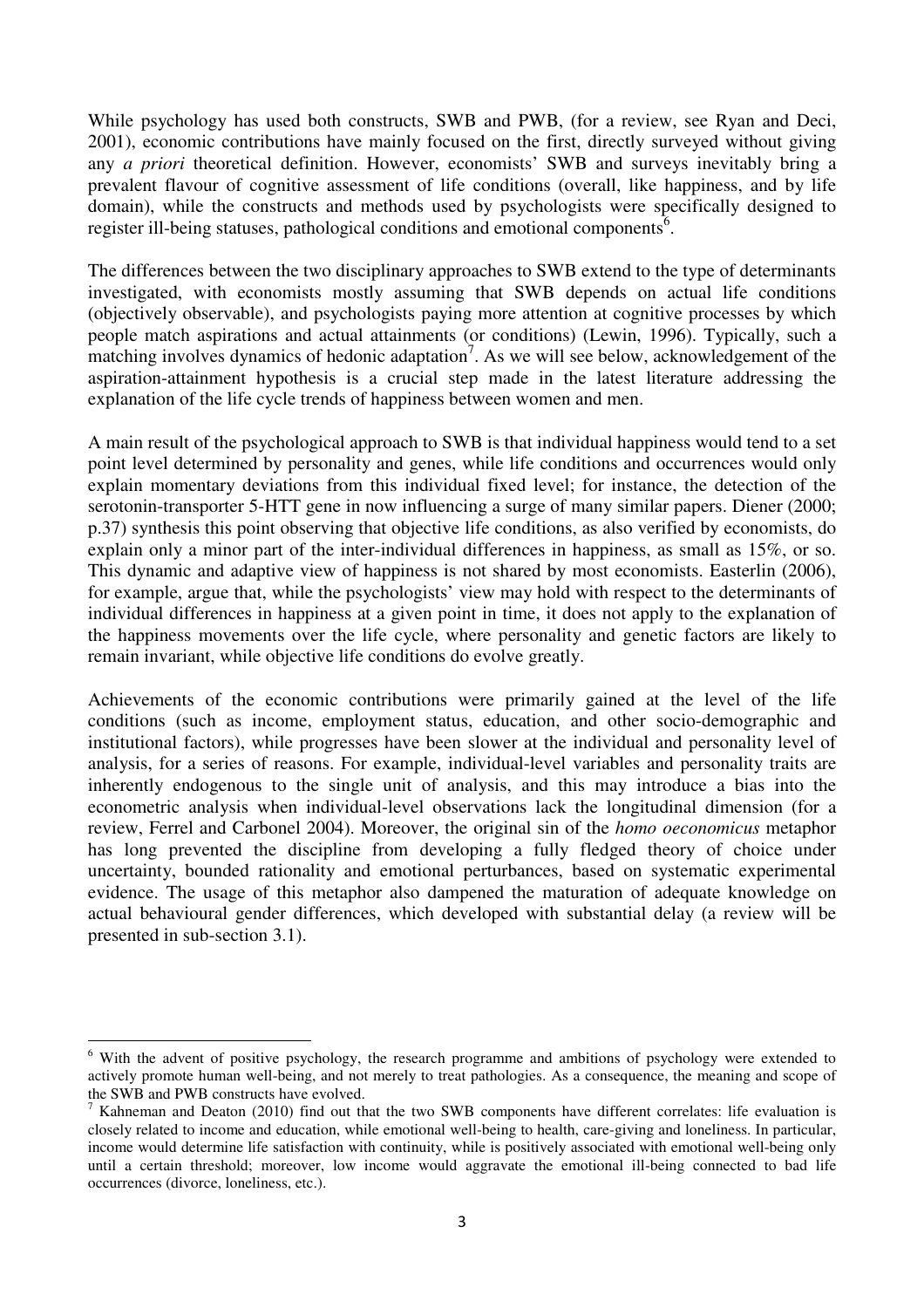### *2.2. Gender diversity: insights from psychology and medical sciences*

Due to its more ancient and developed research agenda, a meaningful review does need to start with methods and results achieved by psychology. This was later complemented by the acquisitions of biology and medical sciences - a main example being the fast-expanding progresses of neuroscience.

Hyde (2005) traces back the first signs of the debate on gender diversity to the early steps of formalised psychology, during the 1870's. Yet before the I World War period, the debate had already unfolded and two distinct positions had emerged, one emphasising gender diversity and another, on the opposite, believing that within-gender variations are more sizable and important than between-gender differences. This debate is also interesting for its patent synchrony with the contemporary developments of society at the dawn of the XX century, when important gender egalitarian movements emerged in Western countries: a main example is the suffragette movement in UK. Since the 1960's - again in apparent conjunction with the broad socio-economic evolution and cultural transition unfolding in Western industrialised countries - gender issues have progressively revived the interest of social sciences. Eagly (1995), among others, provides one of the first most comprehensive and debated literature reviews, spanning a quarter of a century and specifically addressing the issue of psychological gender differences in personal and social behaviour.

We believe that, after more than a century of psychological research on gender differences, several old questions evolved while remaining open, and newer findings often do not represent generalizations of previous results, but rather better contextualizations or delimitations. In other words, new findings detecting gender differences mostly hold by domain and frequently introduce new interdisciplinary elements that enrich the causal framework: psychological experiments on gender behaviour may call up differential biological influences (for eg., hormones), while neurological correlates of gender differences (for example, as provided by brain scan imaging technologies) cannot rule out the influence of diverging education and social conditioning mechanisms.

Despite these epistemological qualifications, it is undoubted that the so-called "difference model" between the two sexes in psychology still represents the received wisdom, having being popularised worldwide by bestseller books. Moreover, over time it has seemed to receive scattered confirmations from medical sciences. For example, the existence of biological and brain differences and the role of hormones underpinning gender-specific illnesses, disorders or behaviours have been recognised in neuroscience (see Kimura, 1996; Cosgrove et al. 2007). In particular, the conditioning effects of experimental exposure to gonad steroids on moods and gender-related behaviour was seldom documented, although further research is considered to be needed to strengthen the heuristic basis of the neurobiology of mood and mood disorders – for example controlling for experimental contextual factors and genes (Rubinow et al. 2002).

New revolutionary advances are also expected in the knowledge of the causes of gender behaviours (both physiologic and pathologic), as long as the application of neuron-imaging techniques to the study of brain differences across the two genders advances. Actually, instruments such as the Functional Magnetic Resonance Imaging (fMRI) feature not only as a powerful research tool for neuroscience, but even as a disruptive knowledge counterfactual for the long autarchic research programmes of various social sciences. However, some psychology scholars continue to challenge the supremacy of the difference model, pointing to its uncertain empirical grounds. Hyde (2005),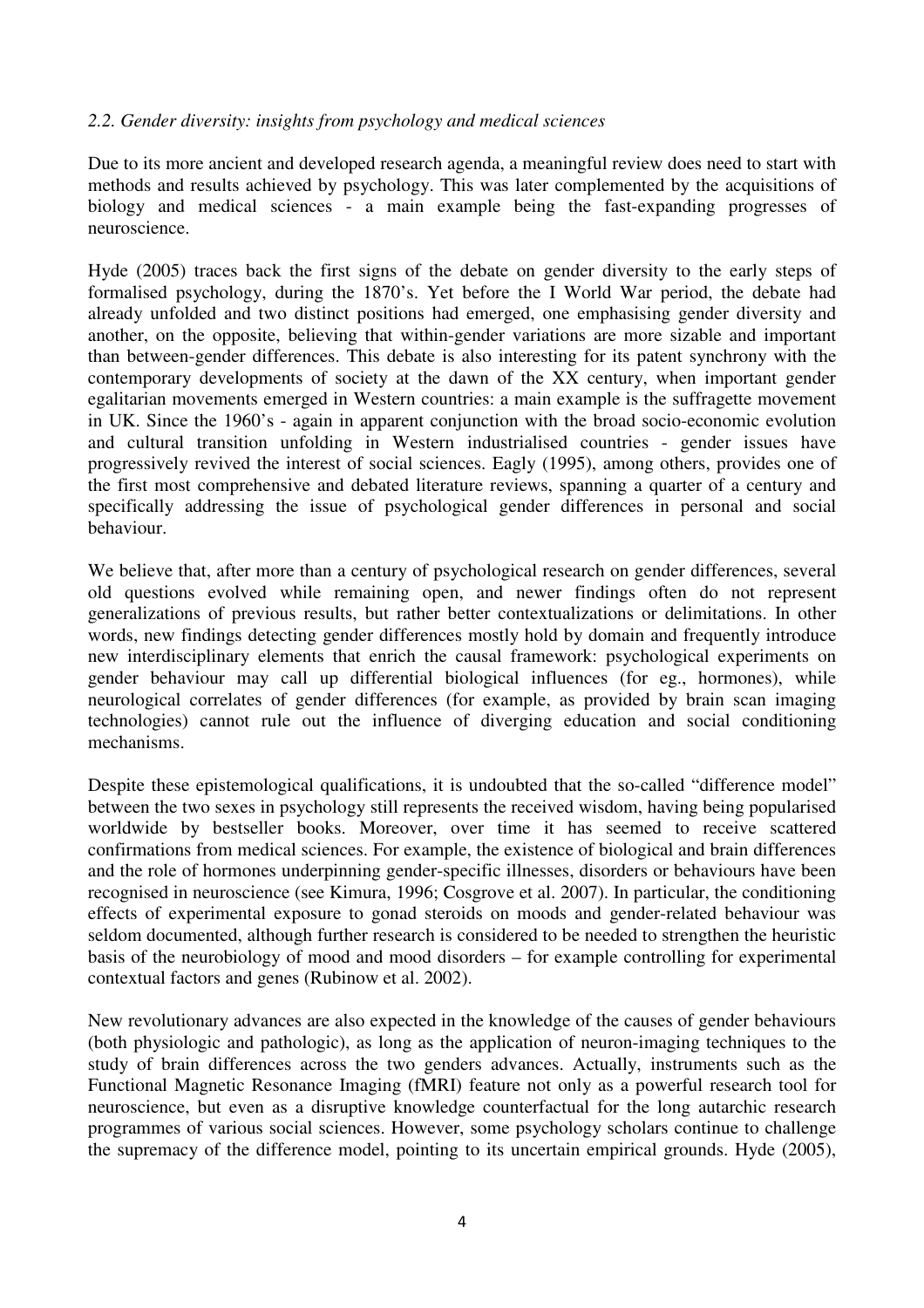for example, upgrades existing collections of evidence elaborating 46 major meta-analyses $\delta$ , and finds that gender differences vary substantially in magnitude according to age<sup>9</sup> and depend on the social context of measurement (framing of the experiment, gender roles in the research setting, socio-cultural level, etc.). On overall, Hyde finds support for an opposite "gender similarities" hypothesis, while stressing how over-emphasised findings on gender differences so far have adversely impacted on women's well-being and gender justice in domains such as the labour market and social relationships. Finally, it is also likely that the literature itself brings a bias in favour of the difference model, being journals more likely to publish papers that report a gender difference than the contrary (for a similar view in experimental economics, see Croson and Gneezy, 2009).

Other survey works from psychology emphasize the domain-specificity of gender differences, while looking at their well-being correlates. Nolen-Hoeksema and Rusting (1999)'s comprehensive review targets PWB, including in the latter both major psychopathologies (or disorders) and everyday moods and behaviours<sup>10</sup>. A main gender difference detected by Nolen-Hoeksema and Rusting concerns negative internalizing phenomena, with women suffering from a higher incidence of depressive and anxiety disorders than men; these differences tend to persist during the entire life. Also with everyday moods and behaviours, women register more accentuated experiences of criticality (such as guilt, sadness and anxiety), and express them more vividly; moreover, they seem to better than men in communicating these moods, and in recognising the same feelings in others. Second, the picture seems to overturn when one considers externalizing phenomena, mostly resulting in severe aggressive behaviour. Here, men register a higher incidence than women of negative externalizing disorders (such as those stemming from antisocial personality and substance use): these differences emerge very early in life, and remain stable across cultures. Instead, in everyday externalizing moods and behaviours (for eg. anger), gender differences are less marked and often depend on specific domains and circumstances, with women feeling more inhibited and self-contained than men in expressing aggressive reactions. Third, concerning positive moods, it seems that women do report experiencing more happiness and more intense positive emotions than men. The most interesting part of Nolen-Hoeksema and Rusting' work is the review of the explanations of these gender differences – mostly available for negative moods and behaviours. Three main classes of explanations emerge: biological, personality and social context explanations.

a) Biological explanations traditionally distinguish between hormones and genes, with the first being the oldest theme and featuring the majority of contributions. Women's behaviour is commonly considered to be heavily influenced by hormones - for example during the premenstrual period of the fertility cycle, or during puberty and menopause - that appear to accentuate anxiety and depression moods. Despite the received wisdom, according to Nolen-Hoeksema and Rusting (1999) there is little sound empirical evidence to validate this conjecture, with many supporting studies being biased by methodological aspects (retrospective reporting, dubious causality, omission of environmental factors, etc.); in many cases, omitted "hard" variables (financial conditions, relational and social dynamics) could instead account for the major part of the perceived emotional female distress, together with unfavourable cultural factors (aesthetic stereotypes from fashion and mass media,

 $\overline{a}$ 

<sup>&</sup>lt;sup>8</sup> A meta-analysis is a quantitative review that, by pooling many studies featuring the same question, aggregates their findings by calculating an average normalized effect size.

<sup>&</sup>lt;sup>9</sup> The finding on the age variability of gender characteristics introduces into the analysis a formidable element of complexity, since it requires the availability of longitudinal samples and the control for cohort effects. We will extensively explore this point below while discussing contributions from the Happiness and Economics literature.

<sup>&</sup>lt;sup>10</sup> Hence. PWB here matches the most traditional acceptation employed in clinical psychology, differently from the more rational assessments of life or other recent conceptualizations of PWB (see also Roothman et al. 2003; p.212). Consequently, also taking into account the review character of Nolen-Hoeksema and Rusting's work, caution should be exercised in assimilating its PWB concept to the happiness construct used by most economic approaches reviewed in section 3.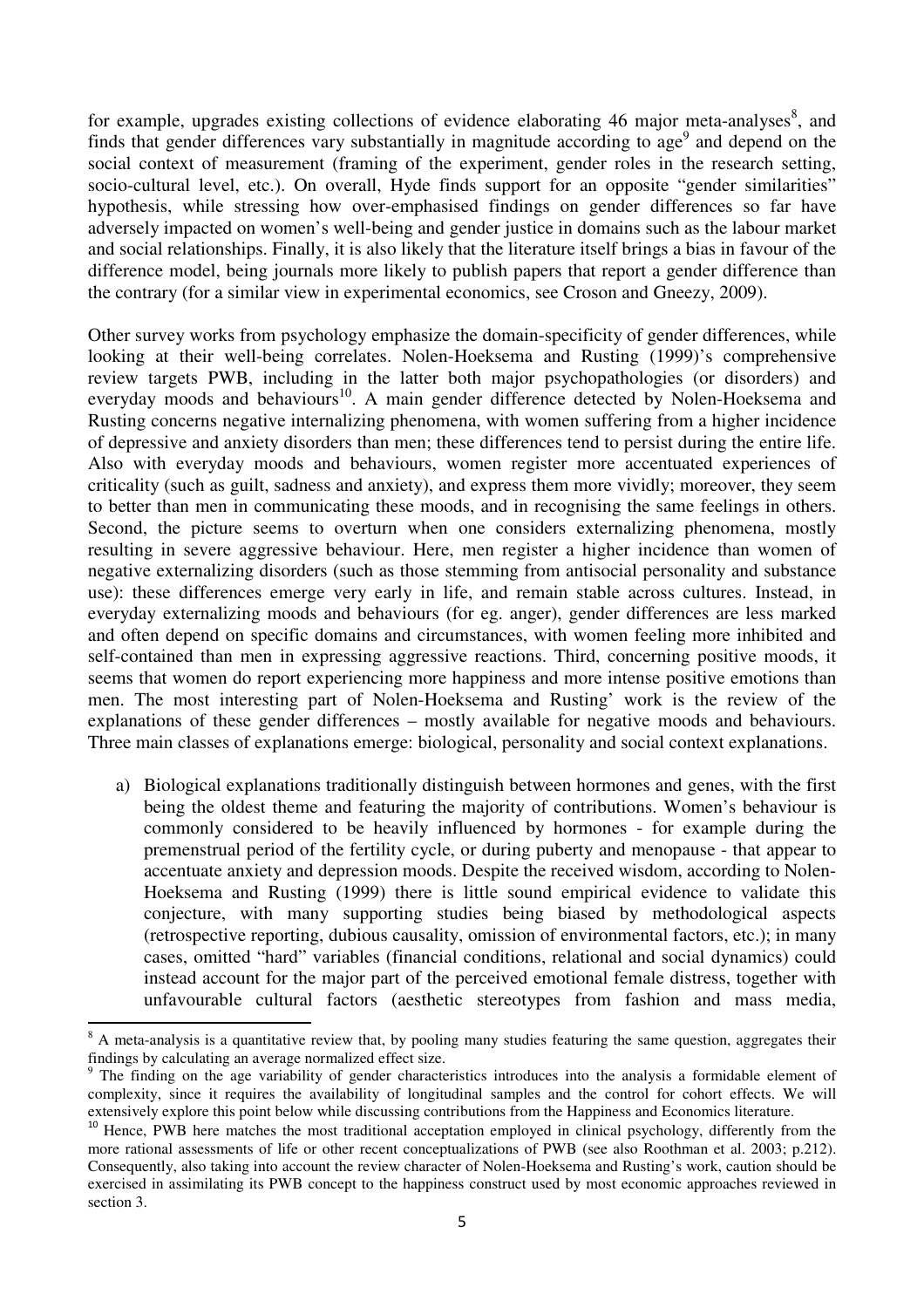unbalanced education to self-esteem and sexuality<sup>11</sup>). All in all, the hormonal hypothesis *per se* seems to require far more robust empirical validation - at least for women<sup>12</sup>. Conversely, concerning the influence of genes on gender-specific paths of moods, Nolen-Hoeksema and Rusting point out that (at that time) supportive evidence is scantly and very preliminary<sup>13</sup>, and better studies should be framed. In the most recent literature, this prudent perspective has been upgraded by new discoveries, from various disciplines. For example, medicine scholars increasingly point to direct genetic effects, rather than hormones *per se*, as drivers of differential gender behaviour, thereby depicting a trend towards gender-based biology and medicine (Ngun et al. 2011). In some cases, biological determinants (such as genes and hormones) are found to jointly interact to determine gender- specific paths of well-being. For example, in a recent study (Chen et al. 2013) focused on a US-representative cohort of New York residents, happiness questions were administered controlling for a large set of economic, socio-demographic, psychical and physical health covariates – including individual genomic DNA. Findings suggest that the presence of MAOA-L (the low expression allele of the MAOA gene<sup>14</sup>) predicts higher self-reported happiness, but only in females; in men, the male hormone testosterone (already associated with antisocial behaviour) would play an antagonist effect. This study is representative of the future research agenda, where the progress of the human genome map can enable a new generation of studies targeting the conditional (mediated) influence of genes on well-being and gender dimorphism<sup>15</sup>.

- b) The most encompassing personality-based gender diversity explanation is the "affect intensity" theory, and it is concerned with one's intensity of response to emotional stimulation; works by Ed Diener and others affirm that women experience both positive and negative emotions with higher intensity than men. Together, there are other evidences that depict women as more reactive to others' emotional experiences, and claim that their copying strategies with negative moods are likely to prolong depression and anxiety (like with rumination), differently from men. A related and unsolved question, however, remains that of explaining the ultimate origins of personality traits, their gender differences and the varying size of the latter across countries and cultures, that probably requires a mix of concurrent causes. For instance, Schmitt et al. (2008) investigate a wide set of 55 countries (including Africa, Middle East and Asia, beside Europe) and surprisingly find that larger sex differences in personality traits are positively associated with higher level of human development (long and healthy life, equal access to education, economic wealth): this apparently counter-intuitive evidence<sup>16</sup> might be explained by a mixture of environmental pressures and more speculative biological factors. This paper also points to the uncertain origin of personality, and its dubious capacity – when taken alone – to explain related psychological phenomena such as PWB.
- c) Social context explanations are a rich and interdisciplinary field of factors potentially accounting for gender diversity. As a main example, physical and sexual abuses come first in terms of disruptive potential on women's PWB: to date, women continue to be highly

 $11$  We will come back to the social and mass-media conditioning issue in sub-section 3.3, when discussing sociological and economic approaches to the gender gap in a life-long perspective.

 $12$  A certain positive firm evidence is found for testosterone's impact on aggressive behavior in men.

<sup>&</sup>lt;sup>13</sup> The only case mentioned is genetic causation of men's higher vulnerability to alcoholism.

<sup>&</sup>lt;sup>14</sup> The monoamine oxidase  $\widetilde{A}$  (MAOA) is a gene involved in mood regulation, being a catabolic enzyme of serotonin, noradrenalin and dopamine neurotransmitters.

<sup>&</sup>lt;sup>15</sup> This approach also questions the validity of many previous experimental findings based on animals or simpler "reaction-type" laboratory tests, as not being capable of reproducing the full complexity of human physiology and mood modulation.

<sup>&</sup>lt;sup>16</sup> In fact, according to the "social role" model, in a given society greater gender equality should promote smaller personality differences between sexes.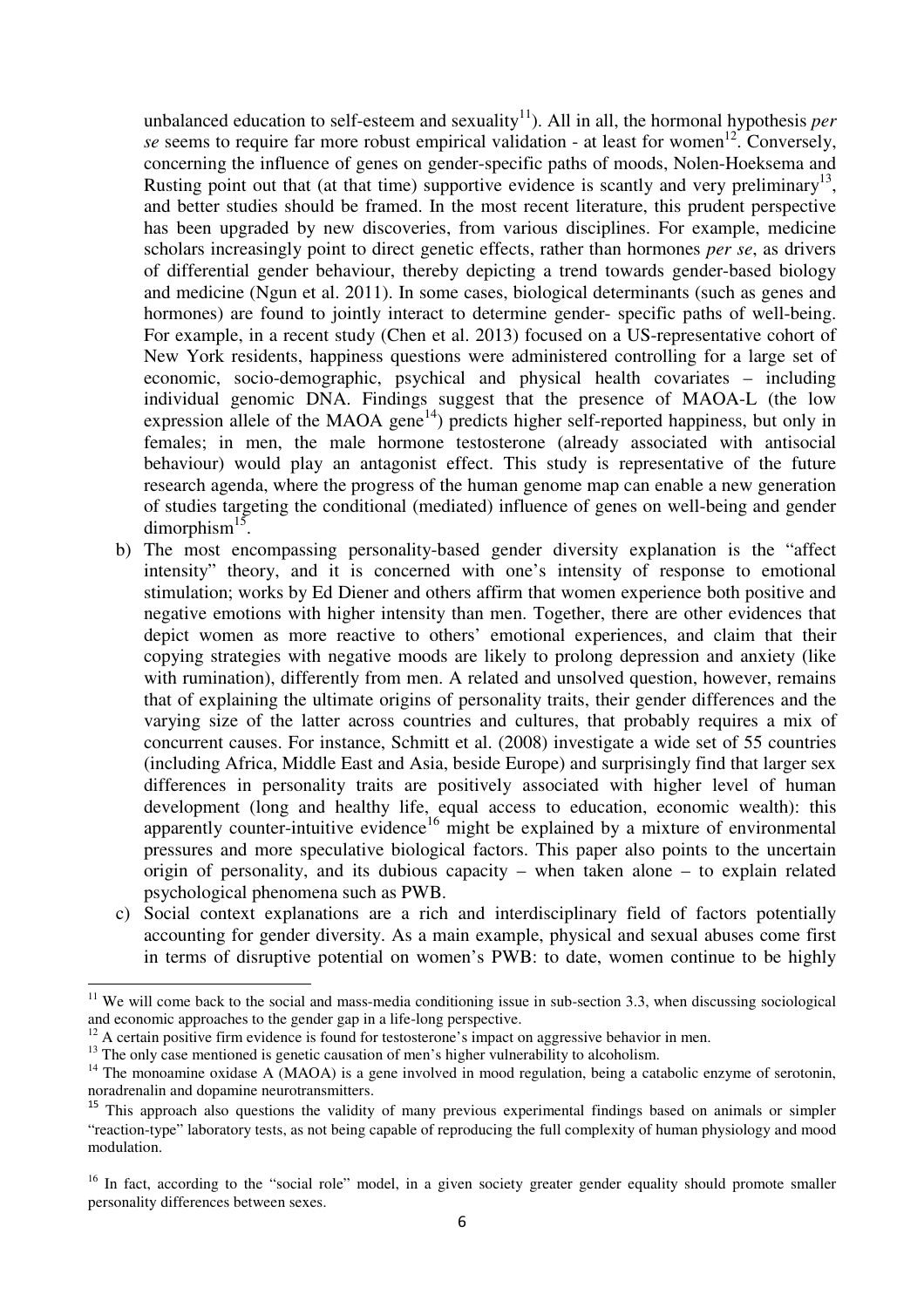exposed to violence and the long-lasting consequences of abuses. Concerning inequities of power in heterosexual relationships, evidences are mixed. Nolen-Hoeksema and Rusting (1999), for example, do not find that the "role-overload" (accumulation of more working roles by women) is associated with depressive symptoms: rather at the opposite, they uncover an association with emotional well-being. We will come back on this in sub-section 3.2, while discussing the equally complex and ambiguous test of the "double shift" theory within economics. Finally, the psychological literature detected a positive influence of culturally-embedded gender roles with respect to experiencing and expressing emotions (with women being expected to be more emotionally unstable and expressive), and that early parent-child interactions do foster learning and adoption of these gender diverging emotional behaviours. Potentially, these factors could bias the actual measurement of the happiness gender gap.

Social gerontology offers another valuable contribution by concentrating on SWB correlates in older age groups and across birth cohorts. This literature is also more directly comparable with the "life cycle approach" to the happiness gender gap (Plagnol and Easterlin, 2008), reviewed in subsection 3.3. Pinquart and Sörensen (2001) provide a systematic meta-analysis of 300 empirical studies on gender differences, contemplating a large set of well-being measures. A few important results stand out. First, older men and women do differ with respect to SWB and aspects of selfconcept (subjective age perception, self-esteem), with men being better off than women; however, the size of these differences is generally small. Second, these differences in SWB and self-concept seem to depend on women disadvantages (such as higher risk of being widowed, higher morbidity rate, and lower socio-economic status and daily competence), although more research is needed on the possible bias caused by differential propensities to report negative feelings. Third, gender differences in life satisfaction (always favoring men) appear more accentuated in later studies, probably reflecting real birth cohort effects: hence, according to the authors, considering that among all SWB indicators life satisfaction is the most sensitive to the aspiration-attainment balance, the previous evidence may be a first sign that, despite the recent progresses in attainments, higher aspirations may engender trade-mill dynamics and accentuate the older women's disadvantage in this specific measure of SWB. We will see in sub-section 3.3 that a similar phenomenon is also detected by recent socio-economic contributions.

All in all, it is possible to summarise the above literature review saying that psychological evidences support both biological (innate) and behavioural (learned o environmentally provoked) causes of gender diversity in PWB, SWB and related measures; further, the most realistic picture is that both types of causes are at work and interact to reinforce each other, concurring to the explanation of the happiness gender gap. Concerning the effects, women do appear to be the most vulnerable gender, being adversely impacted by internal and external dynamics, with respect to what happens to men. Finally, social gerontology provides a significant evidence that at later ages women's well-being deteriorate more than men's one, for a complex set of causes that go beyond physical and psychical determinants, to include socio-economic and environmental factors.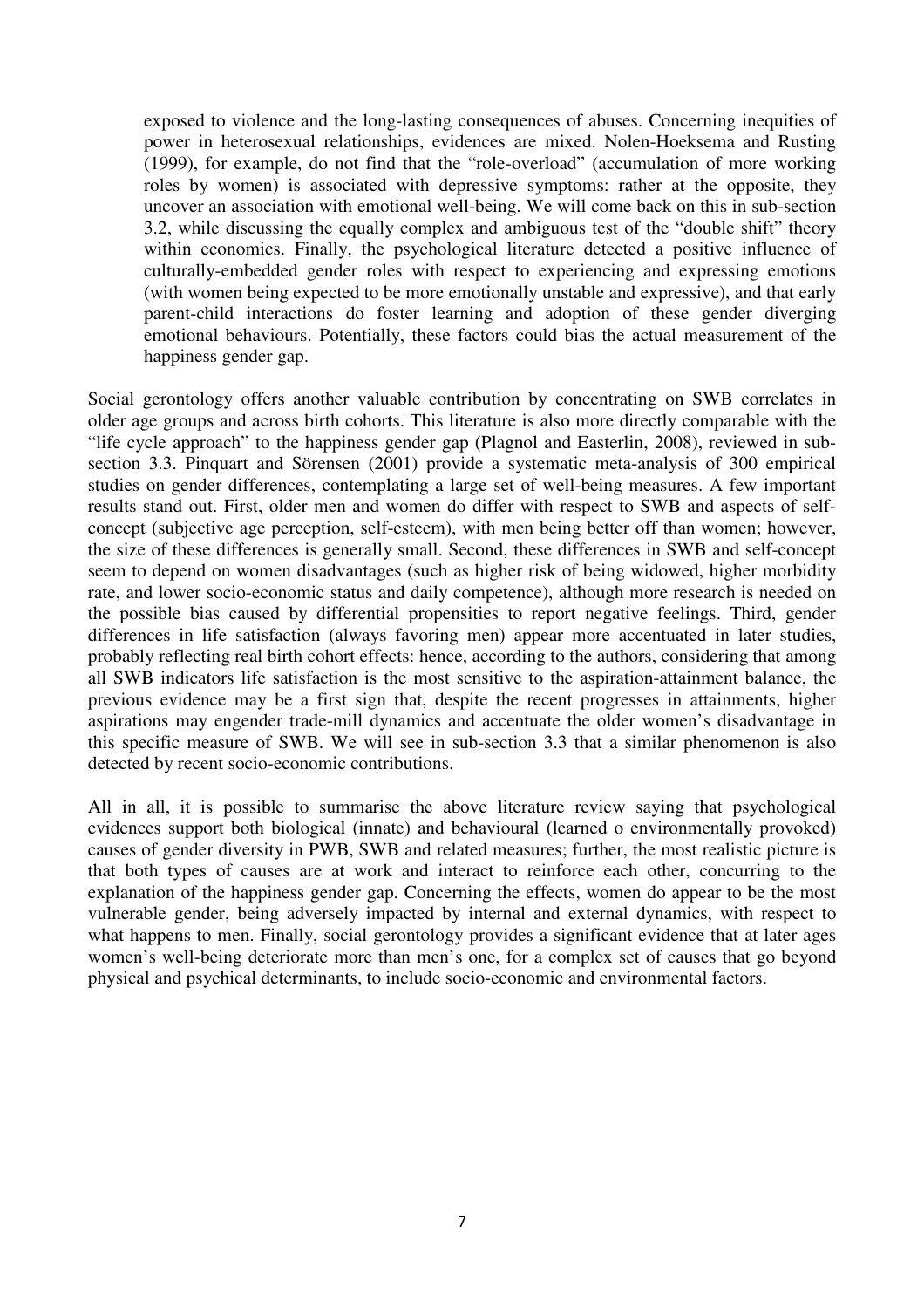# **3. The happiness gender gap in economics**

### *3.1. Introduction*

 $\overline{a}$ 

After a long period of neglect, gender issues have progressively entered economics, both extensively and intensively; several streams of literature can be detected, with a surge of contributions dating back to the 1970's; again, contemporary socio-cultural evolution seems to have heavily stimulated and guided the emersion of new sub-disciplinary research agendas. By and large, a first sizable body of systematic contributions is that of feminist economics, that has put out a main challenge to the neoclassical mainstream approach - in particular with its criticism towards the metaphor of the *homo oeconomicus*, a masculine, autarchic, emotionally-blind, relations-free and hyper-rational stereotype of human behaviour, whose constituting elements have been gradually falsified (in the true Karl Popper's meaning) first by experiments of behavioural economics (for a leading systematization, see Kahneman and Twersky 1979), and more recently by laboratory findings of neuroscience (Nelson, 2010). Early feminist economics could be somehow interpreted as a defensive response to the prevailing orthodoxy aiming at reconsider women's role in society and economic development (Boserup, 1970), or to tackle long neglected gender issues (such as women labour market and societal discrimination) for informing a gender-aware public policy discourse. More recently this sub-discipline has converged with other approaches (including Happiness and Economics) towards the constitution of a new systematic theoretical paradigm of gender-friendly human behaviour – both positive and normative - rooted on cutting-edge interdisciplinary advances and able to frame a more realistic explanation of human well-being.

More generally, a main heterodox message is that practicing economics without a sharp gender focus can result to be highly misleading, since women' and men' behavioural experiences and outcomes show up very different in various socio-economic domains (Sen, 1990). Hence, even a research programme focused on gender-related issues, such as fertility and family decisions, like that pioneered by Gary Becker, may not be sufficient to reveal distinct socio-economic dynamics<sup>17</sup>. Also in labour economics, scholars explaining gender gaps (both in wages and employment opportunities) comprehensively tested many datasets and carried out hundreds of experiments for decades (for recent meta-analysis about the wage gap, see Weichselbaumer and Winter-Ebmer, 2007; on gender gaps in unemployment rates, see Azmat et al., 2006): however, they rarely questioned the basic assumptions of the mainstream approach. This heuristic approach, when considering that women frequently hold "adaptive preferences" (*id est*, adjusted to their discriminated status – see Sen, 1990), can be methodologically flawed.

The investigation of gender inequality and its impact on women's well-being features particularly at the centre of the eudemonic approach to happiness. In particular, economists such as Amartya Sen and philosophers such as Martha Nussbaum formulated a competing view of human well-being centred on the process of Aristotelian flourishing (now mirrored by positive psychologists such as Martin Seligman), based on the enhancement of basic functional "capabilities" (henceforth known as the "capability approach"). Ensuring these capabilities, rather that utility or access to material resources<sup>18</sup>, should be the primary goal of both public policy and the individual. These capabilities are defined as substantive freedoms individuals have, above and beyond any formal right or even personal awareness of their existence; in fact, ignorance or false consciousness could hinder

 $17$  For the feminist critique of the Becker's model of the "household utility" function and leisure time allocation, and an empirical test of time inequality within marriage, see Phipps et al. (2001).

 $18$  This does not mean that Sen, for example, excludes as unimportant mental states such as happiness; rather, he rejects the utilitarian exclusive reliance on them, and the omission of non-utility information from moral judgments popularised by welfarist theories. For a review of the capability approach, see Robeyns (2005).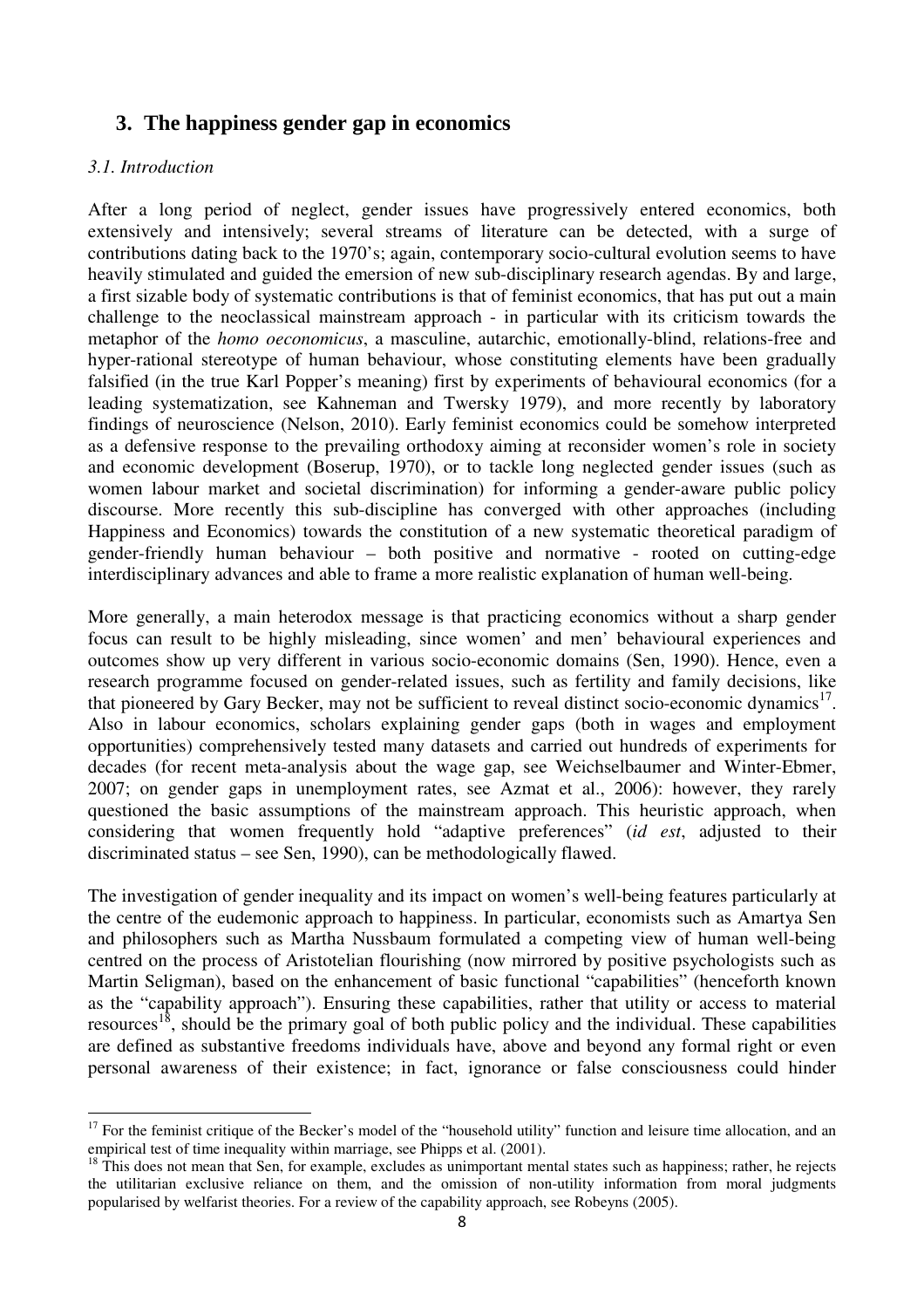individuals from their appreciation. In detail, capabilities are the consequence of the freedom to achieve valuable "functionings" (the latter consisting in "beings" and "doings").

In the perspective of social and gender justice, human rights are certainly related to capabilities, but their ontological status and operative potential, according to Nussbaum (2003), are less precise and not self-enacting and provide, on overall, inferior policy guidance with respect to capabilities. For example, Nussbaum notices that while in theory women in many countries hold formal political rights, or that of participating to the labour market outside their own house, in practice in several cases the corresponding capability is not effectively possessed, due to social stigma and beliefs or to explicit family prohibitions interfering with women's desire for emancipation. These phenomena of subtle gender inequality, capable of impacting on well-being, are not always registered in statistics on human rights.

Recently, the expanding field of experimental economics has brought a new wealth of laboratory evidence capable of highlighting differences between men's and women's preferences, mirroring earlier psychological studies. Croson and Gneezy (2009) offer a very illustrative review of these gender differences, which span three main domains:

- a) Preferences about risk/uncertainty. A first robust finding arising from laboratories and field studies is that women are more risk-adverse than men, in a large majority of tasks and contexts. Interestingly, some findings mainly hold among white racial samples, but not in other ethnic groups. Consequently, this is a first sign of cultural determination, together with the fact that gender differences tend to vanish in professional samples (managers and entrepreneurs) $^{19}$ .
- b) Presence and shape of social preferences (others-regarding behaviour). Results are generally mixed and contradictory; instead, a main empirical regularity arising from games is that women appear more sensitive to cues from the experimental setting than men, while the latter tend to play in a less context-specific way. In other words, women's strategic actions exhibit more interdependence with the rules of the game (information, other players' actions, pay-offs).
- c) Preferences about competitive interactions (tournaments, bargaining, and auctions). Definitely, women appear less competitive than men. In this case, diverging explanations compete. Some approaches point to the presence of a socio-cultural dynamics of gender discrimination and "backlash", according to which it would be rational for women to avoid competitive behaviour, due to their perceived disadvantaged conditions. Other studies based on cross-ethnic evidence underline the presence of socio-cultural determinants shaping the competitive attitude, with women behaving more competitive than men in matrilineal societies. On the opposite side, competing explanations propose species evolution and genetic determinants as a main cause, arguing that men and women developed strategies for survival, to maximize the environmental fitness of their genetic endowments: accordingly, psychological characteristics and gender behaviours would be inherited, and genes or hormones would play a dominant role in explaining competitive behaviour<sup>20</sup>. This explanation has received several confirmations, being matched by numerous studies which find a positive effects of male hormones (principally, testosterone), and an antagonist effect

 $19$  Self selection (together with learning) is frequently believed to account for the disappearance of preferences gender differences in professional samples. For an econometric test of female self-selection effects in managerial positions in relation to SWB outcomes, see Trzcinski and Holst (2012).

 $^{20}$  Despite biological differences, both women and men seem to abide by hormonal influences, competing aggressively with their pairs for higher chance of reproduction, genes transmission and quality of offspring: a main difference would be that women behave more aggressive only during the ovulation phase.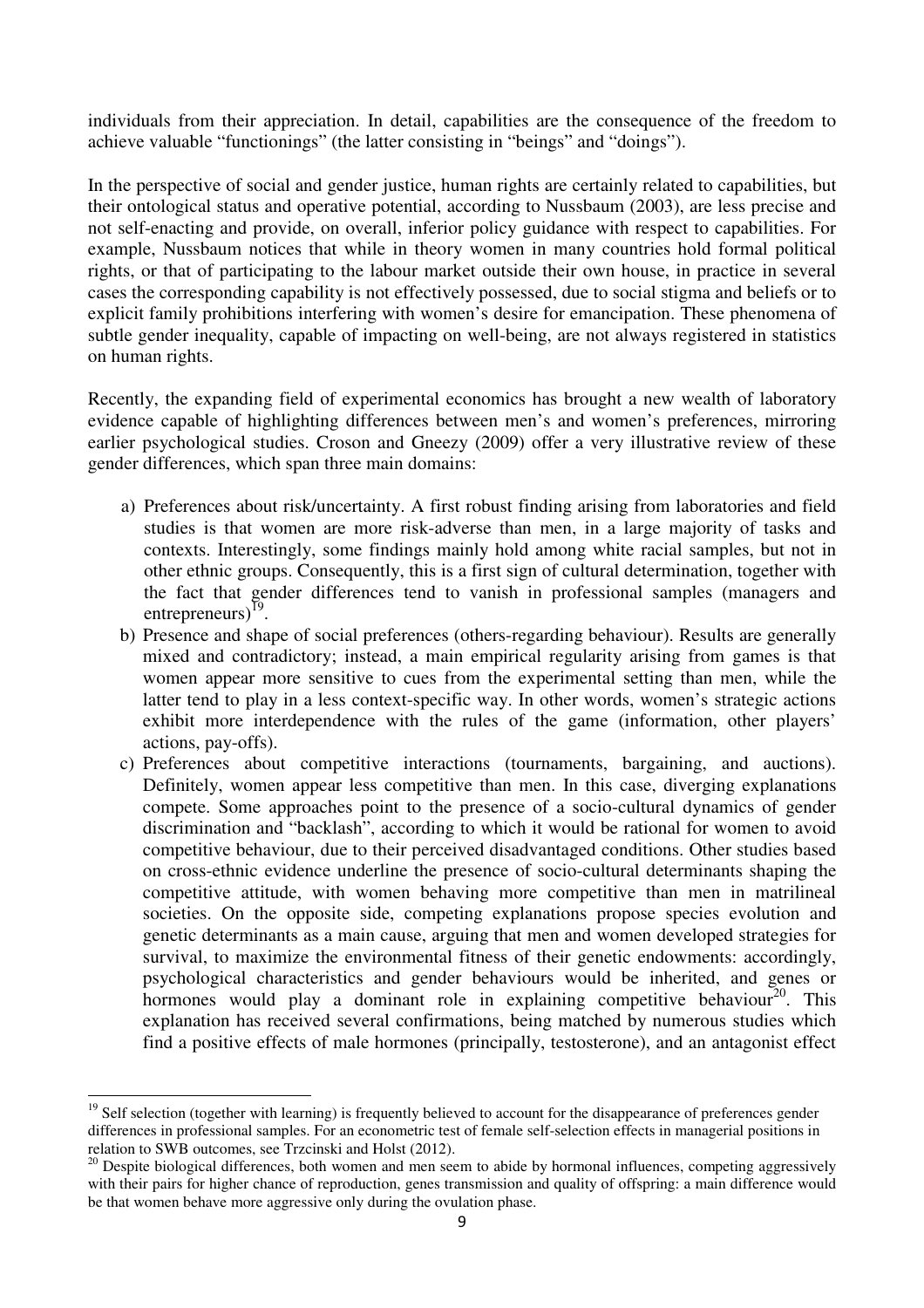of progesterone<sup>21</sup>, on aggressive and competitive behaviour. More generally, biological determinants feature at the centre of new expanding fields within economics, such as neuroeconomics or, in this specific case, endocrinological economics (Pearson and Schipper, 2013). We also notice that these evidences tend to match some of the psychological literature evidences reviewed in sub-section 2.2.

On overall, taking stock of the state of the art of the experimental economics literature, we think that, while some regularities are promising and deserve further research, caution should be exerted at inferring univocal biological mono-factor explanations for differential gender preferences. A main reason is that the setting of the experiments reviewed above is frequently less than perfect, and the uncovered causality links might be affected by self-selection or other biases (endogeneity, unrepresentative sample, etc.). Further, experimental economics so far did not provide evidences directly connectable to the happiness gender gap: consequently, since performing transitivity analogies between their findings on preferences and hypothetical patterns of SWB or PSW would be very tentative, focused experiments are in need. However, this heuristic strategy may not be very promising, due to the static nature of experiments face to the longitudinal variability of the happiness gender gap.

#### *3.2. The happiness gender gap: measurement and explanations*

In the empirical literature of Happiness and Economics, gender issues initially did not awake any major interest among researchers. For a sizable period, gender was only considered as a sociodemographic covariate and its role was confined to control for possible gender specificities, exogenous to individual choice. The estimated differences between female and male happiness scores were generally small, favouring either women or men depending on the sample studied, in such a way that gender seemed not to deserve further investigations $^{22}$ .

A first exception is Clark (1997), who tackles gender issues while focusing on a domain satisfaction, namely, job satisfaction. Using the first wave (1991) of the British Household Panel Survey, the author finds that women have higher job satisfaction than men, even if their jobs are usually worse than male's. The author interprets this evidence with a sort of relative utility explanation: women may have lower expectations about their jobs given their worse working history, so that on average their aspiration-attainment balance is more favourable with respect to the men's case. In fact, as a control, he also finds that for those (men and women) who have higher expectations, this gender difference disappears. Around thirty years after the beginning of the field, Blanchflower and Oswald (2004a) point out an interesting fact concerning gender. In an investigation of the differences among Britons and Americans' SWB, they find a negative trend on happiness for the American population. In detail, it is women who have been experiencing a decline in happiness. Stevenson and Wolfers (2009) explore what they called "the paradox of declining female happiness". Despite the title could seem to allude to a worldwide phenomenon, it refers specifically to the American case, jointly with other 12 European countries: here, the female and male SWB trends over nearly 35 years (from the early 1970s to early 2000s) are explored in detail. Again, the paper's main point is that, despite over that period the lives of American women had substantially improved by many "objective" measures, this was not accompanied by an increase in female happiness. Rather, they document for US that a declining trend of women happiness occurs, both in absolute terms and relatively to men; for the European countries, the female declining trend is verified mainly in relative terms.

 $21$  This hormone is high during the non fertile phase of the menstrual cycle, where the competitive behaviour is not observed in women.

<sup>&</sup>lt;sup>22</sup> Dolan et al. (2008; p. 99) is a recent literature review which briefly mentions the effect of gender.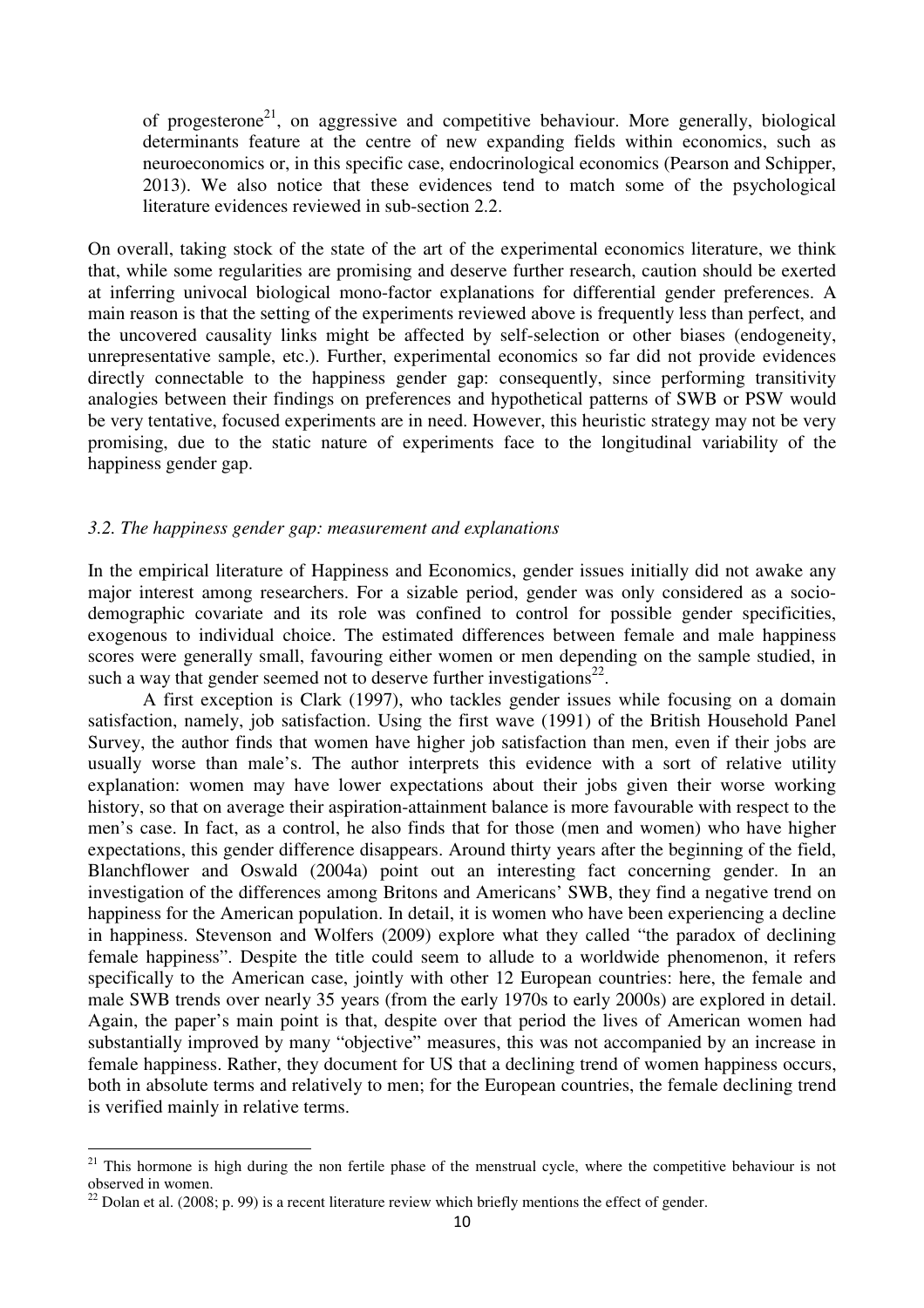Two are the questions that arise at this point. First, if the decline of women's happiness is a worldwide phenomenon. Second, what is possibly causing this relative decline of happiness in women or, put differently, which are the specific drivers of female happiness. We will follow this sequence while trying to present what has been concluded so far.

The first question can be tackled examining the worldwide-aggregated evidences elaborated by Vieira Lima (2013), while investigating the happiness gender gap in SWB for a wide selection of countries (85), spanning the period 1981 to 2009. Her heuristic strategy was to privilege a wider global perspective, so that she worked on individual data offered by the combination of the World Values Survey (WVS) and the European Values Study (EVS). The resulting dataset does not have a panel structure, but offers repeated cross-sections, totalling 5 surveys collected at country-variant years. Hence, although data do not support a diachronic analysis<sup>23</sup>, they do enable an extremely valuable static snapshot of the worldwide happiness gender gap, including countries featuring a variety of stages of development.

#### [table 1 about here]

Table 1 presents the coefficients<sup>24</sup> of the gender dummy estimated from a large set of individuallevel regressions: basically, they represent the estimated happiness gender gaps across countries and years, after having controlled for a large set of individual socio-economic and demographic controls. Interestingly, the gap assumes both positive and negative values, although the global picture reveals that it favours women in the majority of cases: in fact, around 71% present a positive value (meaning a pro-women happiness gap), and only 29% a negative one (favouring men). Moreover, nations with different development statuses appear at both sides of the distribution represented in table 1, to further confirm the country-variant roots and complexity of the investigated phenomenon<sup>25</sup>.

All in all, after controlling for individual factors and extending the analysis to a large set of heterogeneous countries, Vieira Lima does not uncover any sign of a generalized happiness gap against women, but rather the opposite – at least in a static perspective<sup>26</sup>. This is a fairly original confirmation for the fact that that there shouldn't exist any strict 'iron law' governing the happiness gender gap around the world, and that women's happiness destinies also respond to various country-based circumstances.

 To set the stage for answering the (previous) second question is more complex. From a socio-economic point of view, women's life could be richer to analyze once compared to men, since the first seems to involve a wider and more heterogeneous set of "functionings" and tasks: for instance, women may get a formal job on the labour market (full or part time) as men, but at the same time also work at home (as housewives); normally, they raise the children and frequently take care of the elder relatives; in addition to that, women also take part of the community, social and political lives. Moreover, their presence in these different domains is expected to have grown in parallel with their process of emancipation, compared to the early decades of  $XX$  century<sup>27</sup>. As subtle as this evidence can be, it does suggest that both women's aspirations (preferences) and

<sup>&</sup>lt;sup>23</sup> Only 14 of the initial 85 countries offer more than two annual observations: Brazil, Bulgaria, Finland, Germany, Mexico, Moldova, Romania, South Africa, Spain, Sweden, Switzerland, Turkey, Ukraine and United Kingdom.

<sup>&</sup>lt;sup>24</sup> They come from country-based ordered probit estimates (136 country-year runs), due to the ordinal nature of the depend variable (life satisfaction). The gender dummy assumes value 1 for women, so that the estimated coefficient favors women when positive.

<sup>&</sup>lt;sup>25</sup> Further results show that mean differences of the gender gap are diverging in a statistically significant way with respect to development stages; in developed countries the gap is nearly the double with respect to that of developing countries.

 $26$  Moreover, out of the 14 countries providing more annual observations, a proper negative trend of the gap over time is only observed for Romania (indicating declining female relative happiness).

 $27$  Stevenson and Wolfers (2009) present evidence that young girls now give high importance to many different domains with respect to the past, and relatively to young boys.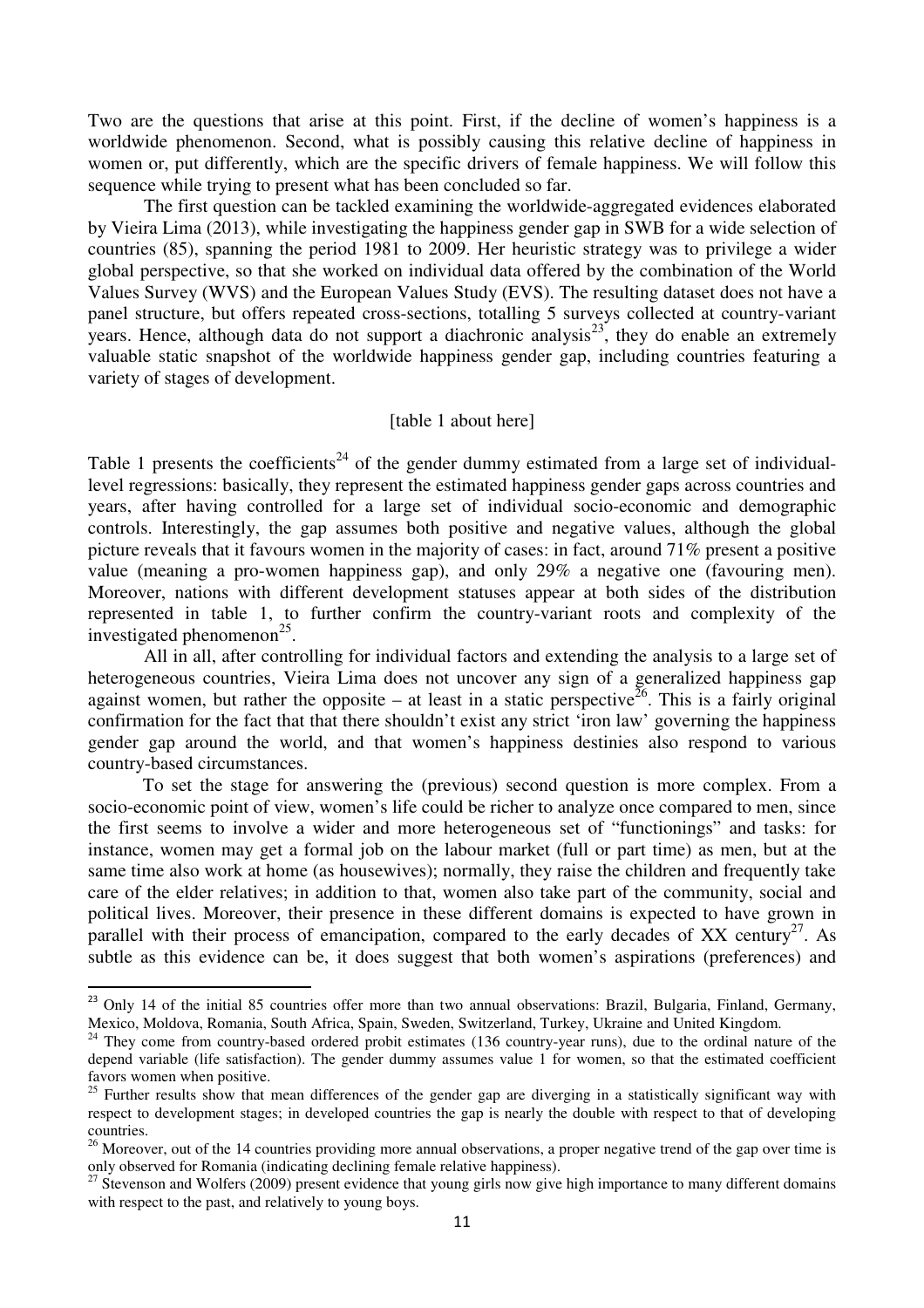achievements may have greatly changed over time, together with their net balance. Hence, a comprehensive investigation of female happiness' determinants cannot avoid exploring specific domains, starting from labour issues.

#### **Employment and participation to the labour force**

Implementing the conditions and policies that enable women to flourish (*id est*, to use their full capabilities) in the work domain is not only a matter of gender justice; plenty are the evidences on the economic benefits of women's inclusion both in the labor market (with benefits for the economy and society) and in the single organization (by the female personality characteristics promoting mediation, adaptation to changing circumstances, innovation – hence profitability)<sup>28</sup>.

The female well-being is deeply connected with the family-job trade-off, that really constitutes an everyday dilemma for many women. Further decomposition of women's employment status shows the heterogeneity of women's preferences, constraints and choices. Employed women are of two types, full-time and part-time workers; and the category out of the labour force is also not homogeneous: there are those women who have preference for home caring (therefore choosing to be out of the labour force) and those who would like to work but cannot due to family constraints (i.e. being constrained to be out of the labour force)<sup>29</sup>.

The second-shift theory (Hochschild and Machung, 1989) emphasizes that women in general face two shifts of work: one at the workplace (on the market) and one at home, with the workload of domestic affairs. While this pattern may be changing – with men dedicating more time to domestic tasks (Blau, 1998), being more involved in child raising, and thanks to electrical automation of many homemaking activities – in most of the world it is still women who are responsible for taking care of the house and the family members, totalling a higher amount of working hours. How this impacts on their well-being? Following the double-shift reasoning, one should expect that women would prefer and therefore be happier to work less hours at the workplace, or prefer part-time employment instead of full-time, for instance. However, evidences diverge on the perceived benefits of reduced hours or part-time employment on women's life satisfaction (see, for example, the works of Clark, 1997; Booth and Van Ours, 2008; Gash et al., 2012; Berger, 2013).

It is plausible that full-time jobs, or at least higher working hours, constitute the prevalent preference for working women – and also working mothers<sup>30</sup>; surely men are happier in full-time jobs. On the other side, the literature so far shows that much of this divergence depends on the lack of family-supportive institutions, summed up with the intrinsically lower quality characteristics of part-time employment, which prevent professional fulfilment; these two factors are uncovered as the two main obstacles of women's life satisfaction correlated to the employment status.

In detail, poor availability of childcare centres is one of the most significant constraints women (and a family) face when managing to find and maintain a formal  $job<sup>31</sup>$ . While many children do attend childcare centres, most of these institutions provide only half-day service: this severely conditions women's choice for part-time, even though, in an unconstrained world, one

 $28$  For a discussion, see Trzcinski and Holst (2012).

<sup>&</sup>lt;sup>29</sup> The subject of unemployment by gender is less studied and we do not tackle it in this chapter. Nonetheless, Winkelmann (2009) confirms previous results (for representative German samples) that unemployment has a stronger negative effect on male SWB, with respect to the female one.

 $30\text{ }\dot{\text{I}}$  in fact, usually women without children (being freer to choose) opt for full-time jobs – which are better paid and more intellectually appealing, as we will discuss below.

 $31$  For a wider list of policies impeding women to participate to the workforce, see Gash (2009).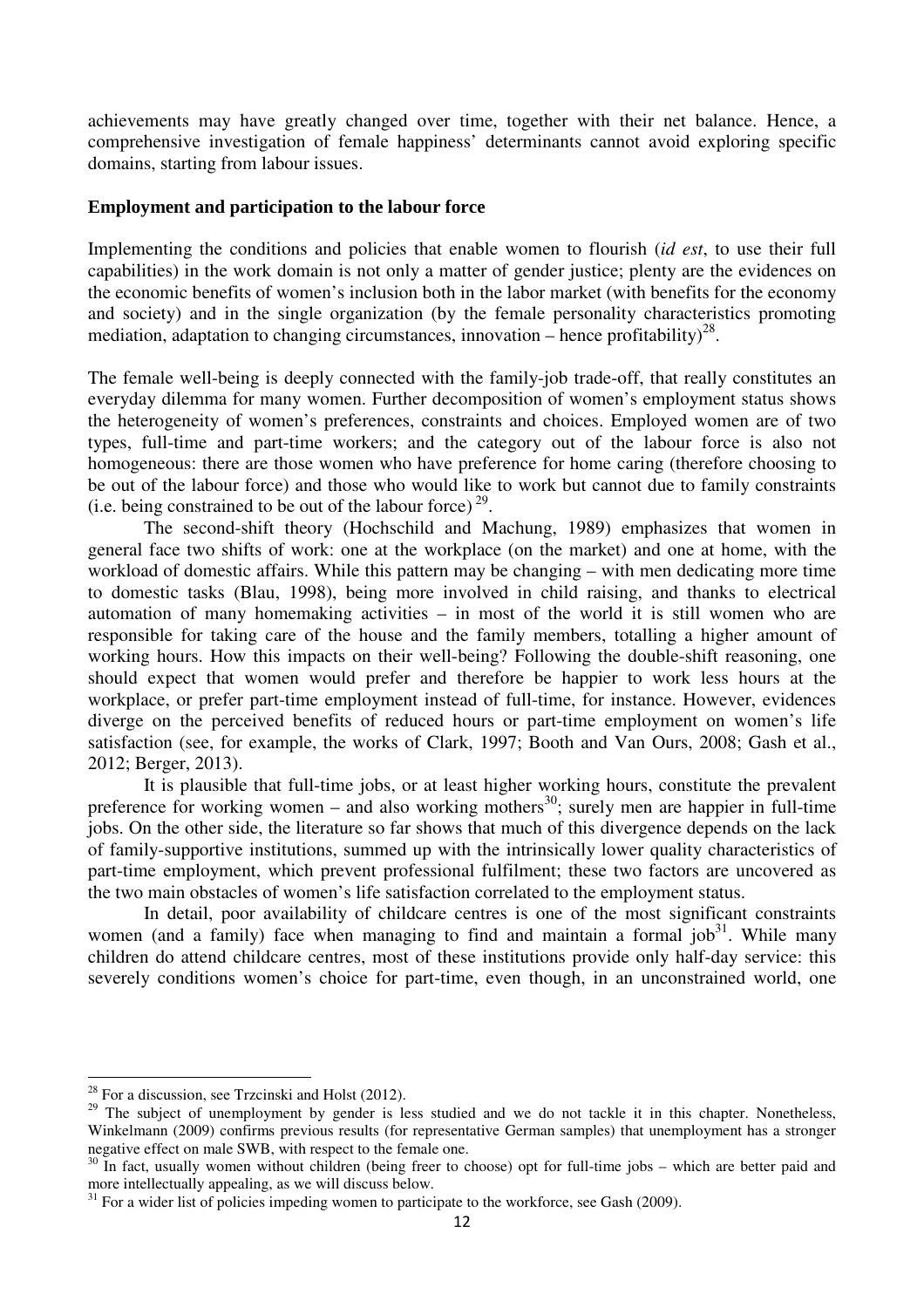would have a preference for full-time employment or entrepreneurship. In the same manner, most childcare centres have limited flexibility of service hours, so to reduce their helping potential<sup>32</sup>.

Part-time jobs, typically feature a very different type of job, with respect to full-time. Usually via two paths. The first is pecuniary: women's part-time hourly pay tends to be inferior to the corresponding full-time one, and sometimes inferior to part-time male's pay. The second, nonpecuniary, is that part-time jobs tend to be more menial and less intellectual, or considered of inferior worth. In fact, when moving from full-time to part-time jobs, women tend to experience occupational downgrading, as shown by Connolly and Gregory  $(2008)^{33}$ . Besides, Gash et al. (2012) find evidence that only those women who maintain the same job are happy with reducing working hours. Indeed this feature further exacerbates the difficulty of reaching professional fulfilment with part-time positions.

To sum up, concerning the final effect of full-time or part-time employment on female SWB, there is no clearly definite answer, *ex ante*. It will depend on the net effect of the pros and cons of each of the two working schemes, which change from country to country, family to family. More generally, this discussion reminds that preferences are not always revealed by outcomes, and recalls the Sen (1990)'s idea that women frequently hold "adaptive preferences", being influenced by their differential social status.

Concerning women who are out of the labour force, in theory there are two main subgroups: those who prefer not to work (having a preference for homemaking and raising children), and those who are not able to work (substantially due to family constraints). Unfortunately, most of the datasets are unable to distinguish the two subgroups, only identifying housewife. Consequently, the results are mixed, although the majority of the works show a positive effect (with varying significance) of being housewife on SWB. Berger (2013), using the German SOEP panel manages to disentangle these two subgroups. This decomposition is of great value, and reveals that being constrained to be housewife is an issue even more relevant than unemployment. The calculated impact (applied to her sample) of enabling the "not able to work" subgroup to take up employment would be equivalent to the increase in SWB brought by the reduction of 10.5 percentage points on the unemployment rate.

### **Fertility, marriage and divorce**

l

Also fertility decisions play an ambivalent influence on well-being and the gender gap. Having children is one of the most significant events in life, promoting parents' human flourishing. A quick look at the European Values Study (Family Statistics, 2014), for example, shows that a large part of the (European) population considers that men and women need to have children in order to reach a fulfilling life; in particular, in terms of frequency, such a social norm is stronger for women's life. A predominant thinking is also that, in order to grow up happy, a child needs a home with both the father and the mother; in a related way, the vast majority believes that parents should do the best for their children, at the cost of their own well-being. Indeed, the latter popular belief seems to match many findings from the literature on parenthood and SWB, that uncovers a insignificant or negative effect of children on parents' well-being (for a concise review, see Stanca, 2012; sect. 2). In a sentence, it seems that the eudemonic goal of having children may come at a high hedonic cost, in terms of parents' SWB.

<sup>&</sup>lt;sup>32</sup> While the necessity for sorts of informal childcare help had always existed in the humanity (usually women helping each others in their communities, or making usage of the grandmother's and other family members' help), the demand for formal childcare institutions typically grew in more developed countries, where the childcare supply is frequently publicly funded. Instead, in less developed countries, other policy priorities (eradication of analphabetism and primary education) reduce the budget available – if any.

<sup>&</sup>lt;sup>33</sup> This, besides being a matter of gender discrimination, also determines economic inefficiency given that the skills and human capital of many women are underutilized in part-time jobs.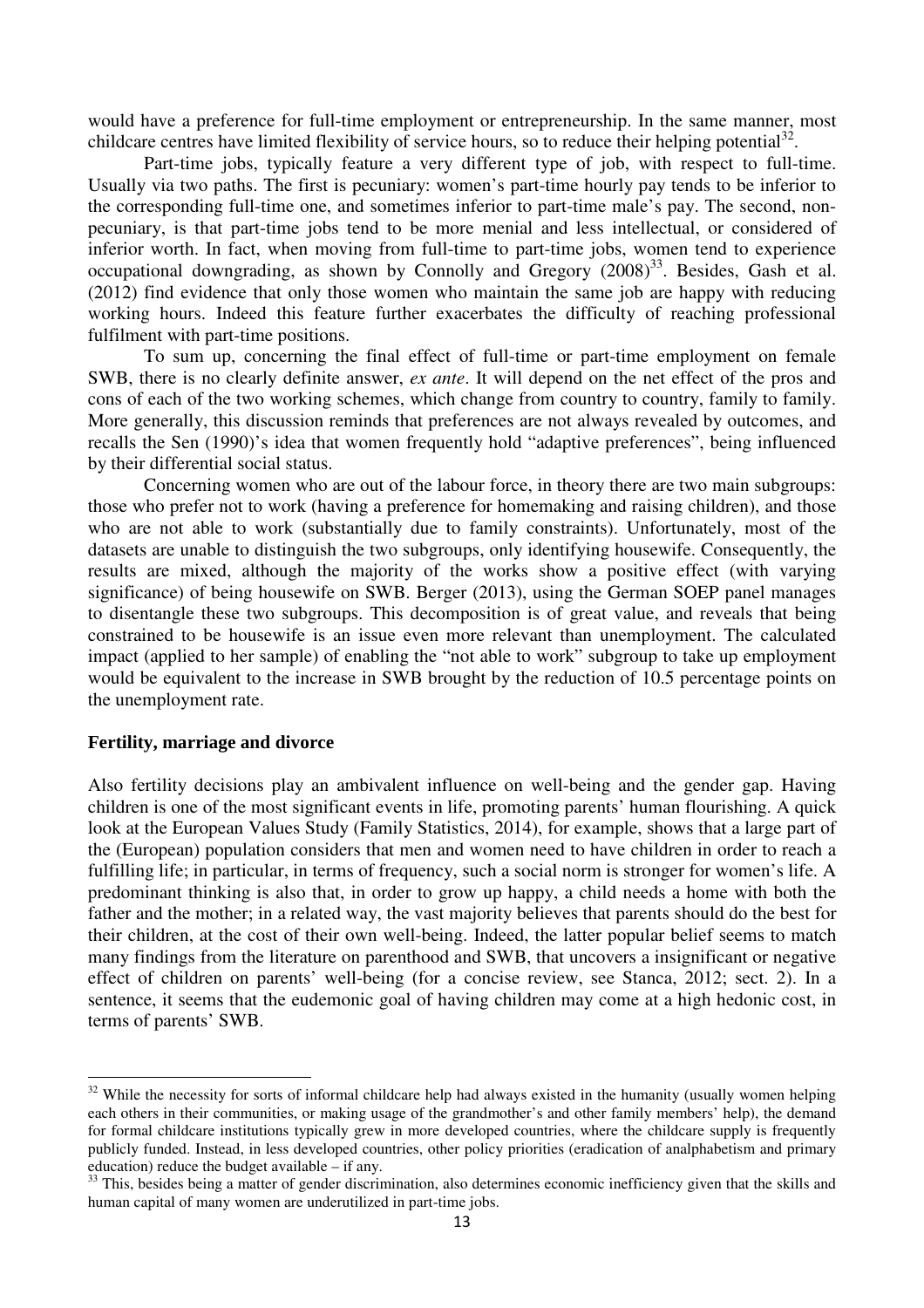This somehow counterintuitive result needs further investigation. First, it seems that also life stages play a role in determining the effects of parenthood on SWB. Kohler et al (2005), for instance, using Danish data on twins, find evidence that for both genders at ages between 25-45 the first-born child has an important role in promoting the parents' SWB - but not additional children, which instead reduce the SWB of mothers (but not of fathers). For a first child born before or at the age of 21, a long-term negative effect is observed for the women's well-being, but again not for the male's, while it was not found any significant effect of parenthood on SWB of those between 50-70 years old. They conclude that, given that the gains in SWB are essentially related to a first-born child, the choice or preference for a bigger number of children might be more strongly connected to socioeconomic conditions, social norm or other polices and contexts. In fact, Stanca (2012) confirms that children have a negative effect on overall life satisfaction (being the negative effect of the parent dummy greater for women than for men) but also that, very interestingly, the possible positive effect of children on SWB is suppressed by the large cost the put on the parents' financial satisfaction. Once analyzing individual non-financial satisfaction, not only children are positively and significant related to SWB, but this relation also strengthens in their number.

Concerning partnership and marital status, while their effects on SWB has been comprehensively studied in general (for eg., Stutzer and Frey, 2006), their disaggregation by gender is more rare. An exception is Kohler et al. (2005), that show that both men and women in partnership experience substantially greater SWB than those who aren't, with men being the ones who profit most; a related interesting point is that this relation is not found for the number of previous partnerships. In a similar vein, with US pooled cross-sectional data Blanchflower and Oswald (2004b) provide evidence that having frequent sex activity (weekly and more) is significantly promoting SWB – especially for women; a positive effect is also detected for having it within the same partnership (depicting a sort of premium for marital fidelity). These two evidences together indicate that a single regular and caring relationship is more rewarding in terms of SWB than having different sexual partners, or than the number of partners one had in the past<sup>34</sup>. All in all, evidence of sexual activity as a committed dialogic act is uncovered.

It seems, though, that a caring relationship is a necessary but not a sufficient condition to guarantee the bond of marriage: inequality of SWB within a couple matters, and the transfer of "utility" among partners should be actively searched by both. Further, Powdhavee (2009) shows that there is a positive and statistically significant spillover effect of SWB from one partner to the other, but once it fails to happen, divorce is more likely to happen: partnership dissolution in a given year is negatively correlated with partner's SWB in the previous year. This is also found by Guven et al. (2012), which also shows that a wider gap in SWB between spouses increases the probability of divorce, and that this probability is higher when it is the wife who presents lower level of SWB with respect to the husband (being the divorce usually initiated by women<sup>35</sup>). Intuitively, these evidences seem to confirm that the secret to one's own well-being is to search for the other's happiness; after all, this is also the received wisdom (also called life "golden rule") stemming from most world religions and cultures.

#### **Rights, Achievements and Social Norms**

We finally come to a last challenging topic of analysis for the explanation of the happiness gender gap. From the second half of last century, women have started to close the inequality gap in many domains - especially with second generation rights (economic and social ones). Bjornskov et al.

 $34$  For women, the latter can even be harmful. In fact, women of 50-70 years of age are less happy with more partnerships, since they decrease the likelihood of being in a partnership (at the time of the survey).

This evidence is found for an Australian sample.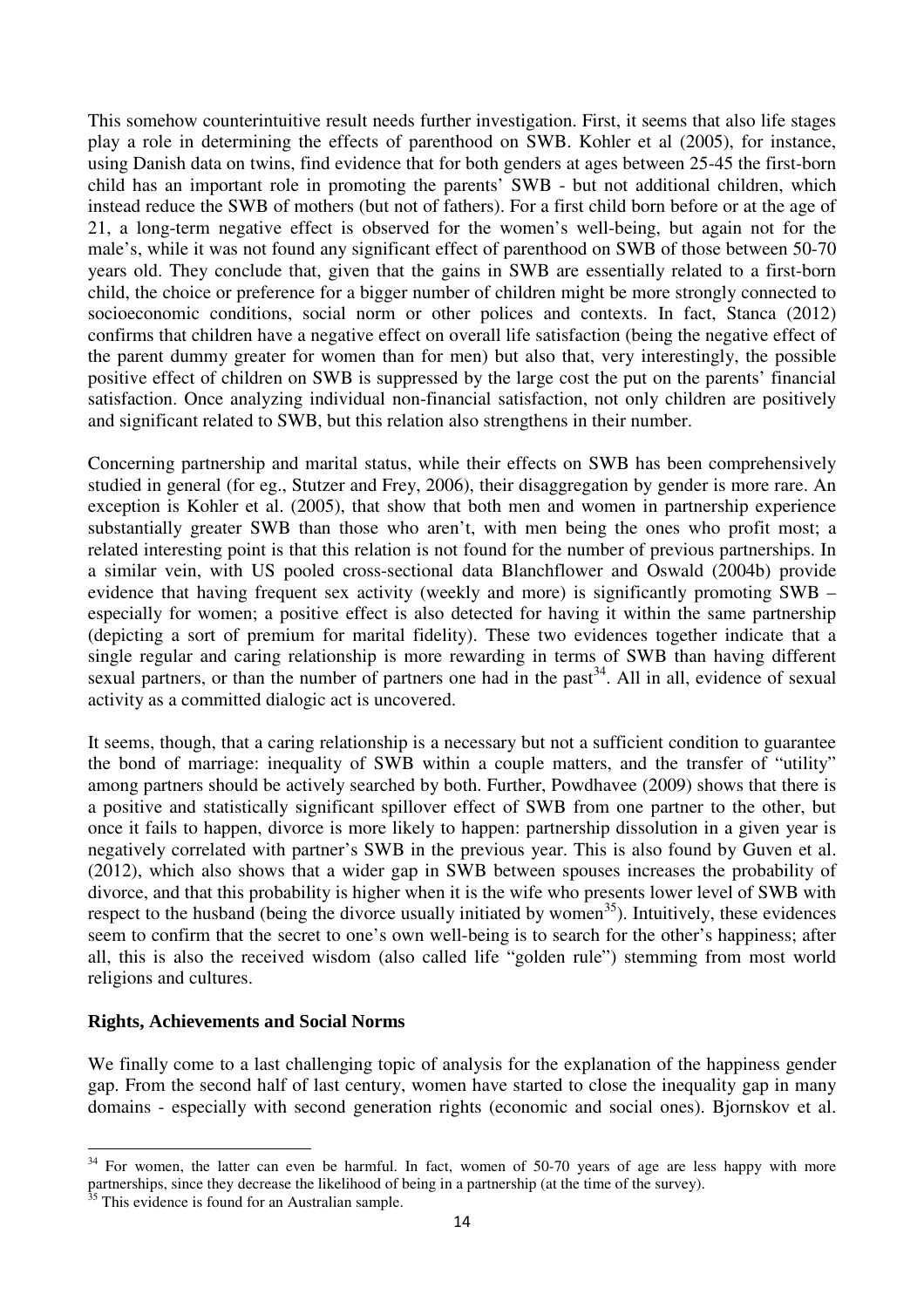(2007) and Vieira Lima (2013) analyze the role of non-discriminatory gender practices and rights, in the economic, political and social domains. With different methodologies and data<sup>36</sup>, they initially find similar disappointing results: the effect of rights on SWB is non-significant (although generally positive)<sup>37</sup>. Face to this counter-intuitive result, Vieira Lima  $(2013)$  goes further and perform a test of the main propositions of the capability approach, which postulates that formal rights should be complemented by other relevant conditions, both internal and external to the single person, to unleash their full potential for human flourishing. In particular, rights might not lead to achievements in contexts where the personal or the surrounding social beliefs and norms are not conducive; or where the individual's fight for gender equality involves costs that outpace the shortterm benefits. Indeed, with a two-step methodology Vieira Lima finds that, while stronger female economic rights and political achievements (as the number of women seated in Parliament) taken alone do not translate into higher female SWB, their positive contribution do materialize when they are complemented by the conditions such as the women's feeling of control over their lives, and pro-women social beliefs (social norm). In detail, the economic rights' positive contribution to the gender gap occurs only when accompanied by female's feeling of control, or by pro-women beliefs in the economic sphere<sup>38</sup>. Then, women's political achievements were proxied by their number of Parliamentary seats; this indicator, though, only captures small élites enjoying this privileged position. Interestingly, regressions show that these elitist achievements exert a small but significant positive effect on the gender happiness gap, but only when they are interacted with a widespread sense of female's control over their own lives, which is typically correlated with conditions of gender equality. On overall, these and other findings confirm the catalytic effect played by prowomen individual and social beliefs in activating the full potential of (formal) women's rights; at the same time, although being framed within a hedonic setting, these results provide a intriguing support for the capability approach.

### *3.3. Life-cycle happiness gender gap*

l

In the most recent years, some scholars have shifted their attention to the factors accounting for the life cycle variations in happiness; this is not only traceable within economic approaches, but also in sociology and other social and human sciences. Obviously, this shift marks a corresponding passage of the focus of the analysis from individual-specific determinants (biology and personality), largely invariant across time, to changing objective life conditions and their mental mediation<sup>39</sup>.

This shift has also concerned works on happiness and gender. Here, a promising heuristic strategy is to work on longitudinal datasets, accounting for the entire life cycle of the surveyed individuals, and controlling for birth cohort effects. In fact, it is reasonable to observe that, not only men and women display differences in objective life conditions and their mental appraisal at any given point in time, but that some of these differences are likely to evolve and change by age classes. As an example, in Western industrialised countries women typically marry at a younger age, have a different labour participation rate and, due to different survival rates, die at a later age, mostly widows; the reverse happens for men. Further, birth rates and life expectancy indexes at birth may significantly differ between sexes across countries – seldom in a very gender-skewed way<sup>40</sup>. Also in Western societies,

 $36$  Vieira Lima (2013) extends the number of countries and years studied and the use of additional dataset for further complementary analysis as will be discussed in the sequence.

 $37$  An exception is the political domain in Bjornskov et al (2007), where women equality to men appears to benefit both  $rac{\text{cocplot}}{38 \text{ m}}$ 

The proxy used intended to capture the population's belief that women has the same right to work as men.

<sup>&</sup>lt;sup>39</sup> The latter process refers to cognitive acts of the single individual, bearing the socio-cultural influence of a historically-given society.

<sup>&</sup>lt;sup>40</sup> Unfortunately, gendercide (selective abortion of baby girls) still remains a crude reality in various developing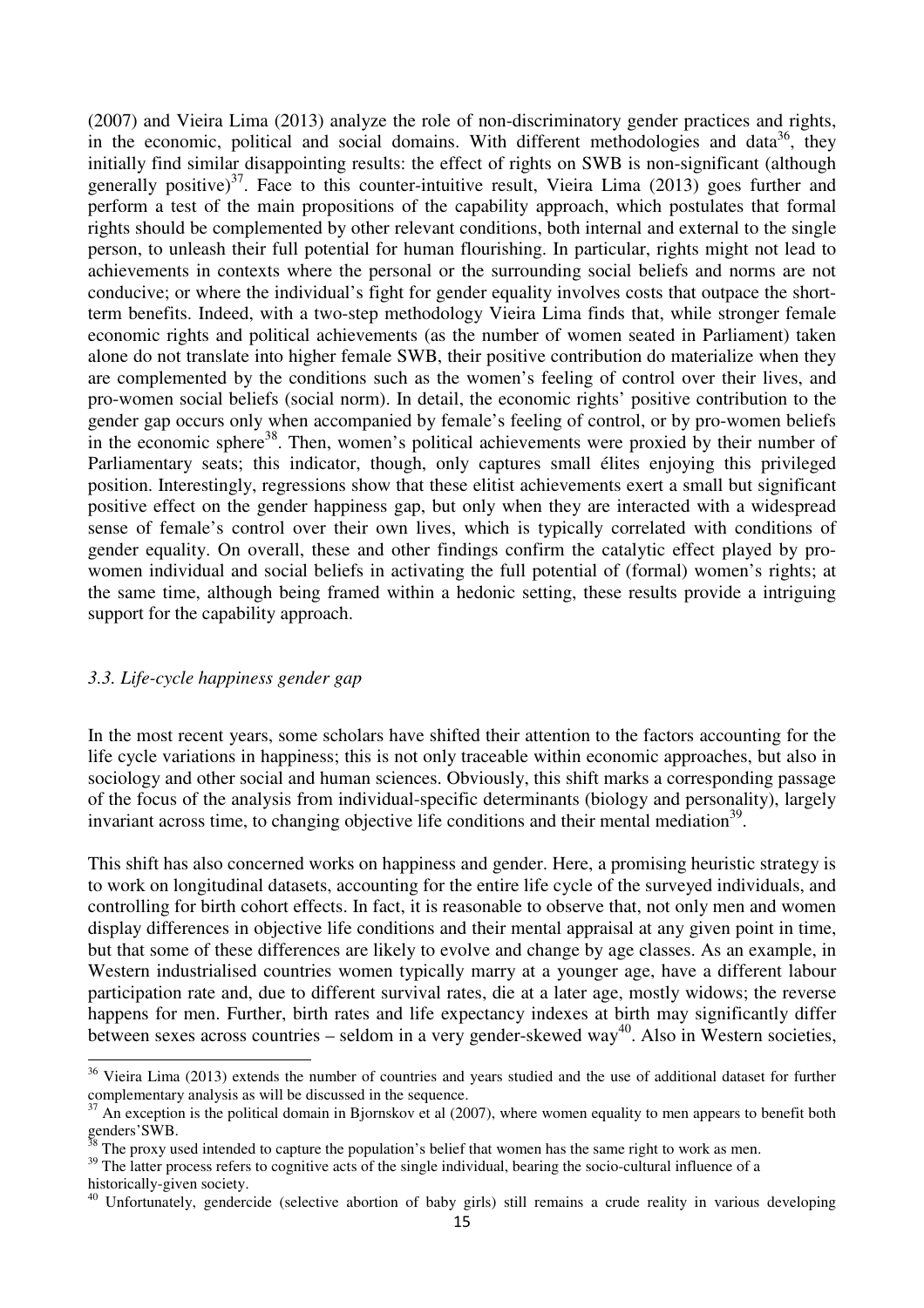the early population cohorts of the XX century – especially those living in rural and agricultural areas, where the optimal labour force had to be male - were born in a society embedding a cultural stigma against women; only with the later structural transformation of the economy, this cultural gender bias largely attenuated.

Unfortunately, longitudinal representative datasets are scarce in availability and limited to a few developed countries. Plagnol and Easterlin (2008) match surveys on aspirations and attainments and on domains satisfaction and overall happiness; this yields a synthetic panel<sup>41</sup> featuring a representative sample of US citizens for the period 1973-1994. Concentrating on two main life domains, such as family life and finances, together with overall happiness, and working on genderaggregated cohort trends, the two authors find that early in adult life women experience a smaller gap between aspirations and attainments in both material goods and family life; thereby, their domain and overall life satisfactions are higher than men's ones. However, later in life these gender differences flip over, with men better fulfilling their aspirations, becoming relatively more satisfied with life domains (in particular, with finances) and eventually standing as the happier gender (with the turnaround point estimated to occur at age 48). As noticed by the authors, here the model aspirations-attainments, which is particularly familiar to the psychologists' view of life satisfaction causation, seems particularly apt to fit the evidence on material wealth: while men enjoy more material wealth than women during the overall life cycle, they experience a shortage of attainments relative to aspirations in the early stages of their life, and this feeds back on their lower financial satisfaction. Moreover, as intuitive and expectable, despite their objectively higher material affluence, more recent birth cohorts are globally less satisfied with finances, due to the trade-mill effect generated by their greater aspirations. Finally, other works further deepen this causal framework, uncovering gender differences in the constructs of quality of life, which would evolve over the life cycle in response to major life events, such as the birth of a first children and retirement; further, the latter would be perceived differently by men and women (Plagnol and Scott, 2008).

Is the above gender-inverted happiness path valid only for US, or is extensible to other countries – possibly at different stages of development? Lack of similar empirical evidence prevents a strict and rigorous comparison of methods and results; for example, most findings reviewed in the sub-section 3.2 are structurally different, arising from longitudinal datasets exploited at the individual-level dimension, and supplying different covariates. Moreover, the usage of different measurement techniques is believed to affect the gender happiness gap, over and above the differences explained by the higher women's capacity and propensity to experiment and report emotions, uncovered by the psychological literature but also acknowledged by economists (see Frey and Stutzer, 2002).

Interestingly, irrespectively on who is the happiest at a given point in time (a question whose answer, according to the empirical test of Vieira Lima, 2013, remains inevitably country- and timevariant), evidences about a trend of declining women's happiness similar to the one later epitomized by Stevenson and Wolfers (2009) were earlier discovered in fellow disciplines. Inglehart (2002) uses a pooled sample of individuals responding to the World Values Surveys, spanning the 1981- 1999 period and gathering 65 countries from the six continents. Comparing the SWB (happiness

countries. More generally, the social stigma connected to being female often prevents women in underdeveloped areas of the word to get the same food, nurture and health care allowances traditionally reserved to baby boys, thereby explaining the former's inferior life expectancy at birth.

<sup>&</sup>lt;sup>41</sup> Such a panel provides a random sample of persons from the same birth cohort, for each year. Biases of sample selectivity and attrition are avoided, but this panel cannot support the exam of the variability in individual life cycle patterns, thereby providing only cohort-average trends.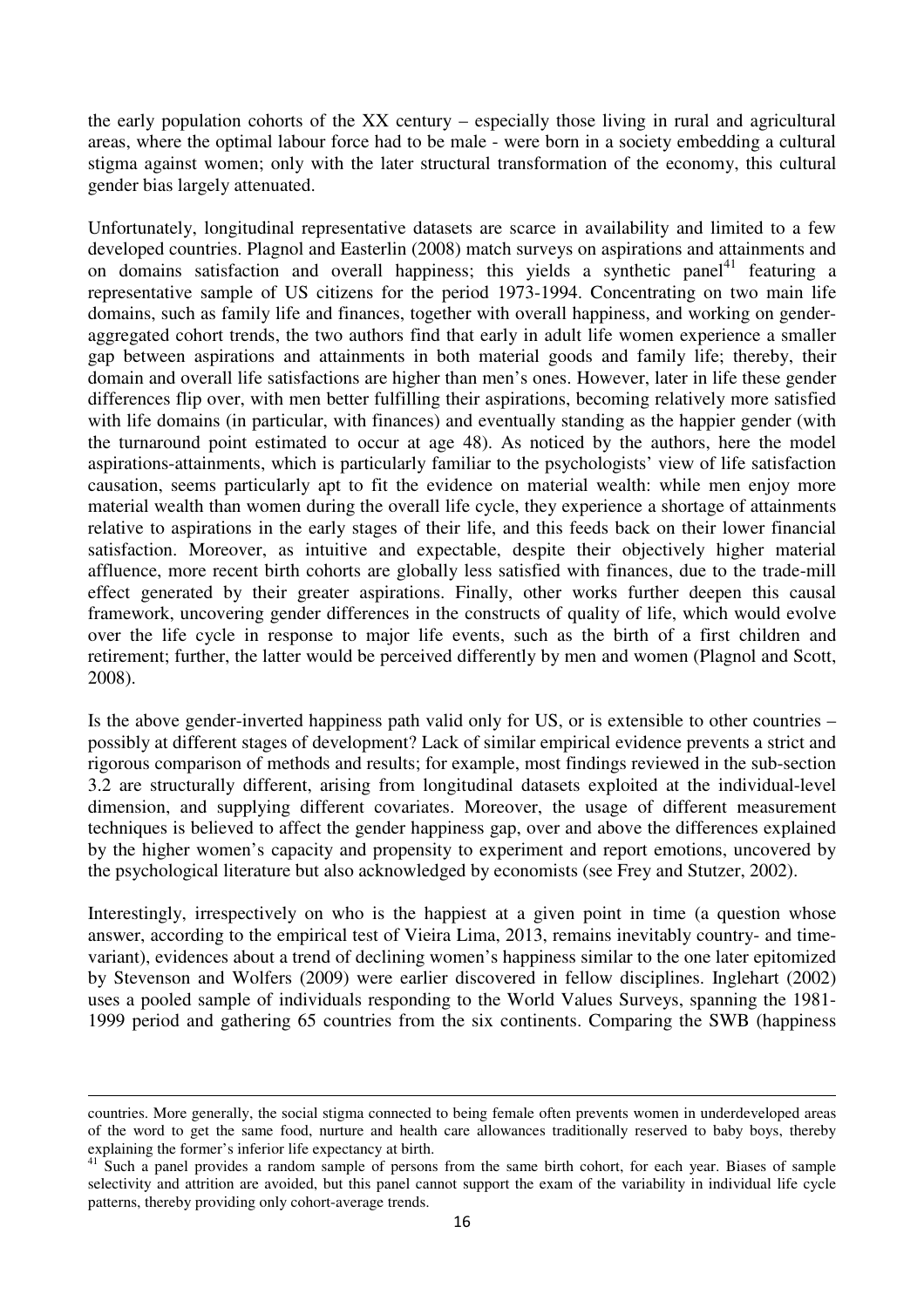and life satisfaction) sample scores of men and women across various age groups<sup>42</sup>, Inglehart finds out a cross-sectional trend evidencing that women's SWB declines with age, while men's one is stable or slightly rising (with life satisfaction). Then, further dissecting this aggregate crosssectional evidence, Inglehart uncovers that the size and the sign of the (raw) SWB gender gap does vary by country, thereby dismissing any universal iron law on gender happiness. When it comes to interpreting the gender gap country-variability, regression analyses suggests that, among those under 45 years old, a positive gender gap is positively associated with recent fast growth in GNP per capita and, even more, with a dummy of Protestant historical tradition – hence both are believed to foster gender equality and, indirectly, women's SWB. Instead, the predominantly negative gender gap registered among the older women age groups (over 54 years old) is mainly explained by the higher levels of GNP per capita and the temporal length of the Communist rule.

According to Inglehart (2002), this picture is compatible with the following interpretation. In new developed and developing nations, recent economic progresses have benefited younger women – probably enhancing gender equality and rebalancing aspirations and attainments. Instead, in more affluent Western societies, as well as in former Communist countries, a similar SWB-enhancing effect should have yet vanished<sup>43</sup> for older women: in this case, an antagonist (SWB-reducing) phenomenon of cultural devaluation of older women's social worth, as reinforced by the subtle conditioning power of dominant aesthetic models, emphasising eternal physical beauty and raising older women aspirations, is postulated. Although the latter hypothesis needs further and specific data to be corroborated, it certainly points to a domain deserving more investigation, due to the increasing conditioning effects on aspirations played by life-styles and values transmitted by mainstream social communication media in increasingly globalised Western societies; in this respect, we believe that the literature on sex-role stereotyping in television commercials is very illustrative.

For the future research agenda, new longitudinal and cross-sectional data could hopefully help to disentangle the single effects played by improved aspirations and attainments, together with the powerful conditioning role of mass media (that continuously dictate new life-styles and values), on the final SWB balance. For the moment being, provisional evidences seem to depict that various types of trade-mill dynamics are at work, and that older women are the game losers, with respect to older men.

## **4. Conclusions**

 $\overline{a}$ 

We endeavoured to bridge different disciplines to address the complex explanation of the happiness gender gap, whose scattered evidence can now be detected both synchronically and diachronically. Several strong commonalities emerge: in particular, concordance between psychology and economics is high on the identification of the domains where women and men are found to differ. Differences concern preferences, emotions, rational styles and behaviours, and inevitably impact on the happiness gender gap, considered across its various constructs and appreciations (SWB, PWB, life satisfaction, etc.). At the same time, disciplines continue to differ more on heuristic strategies and relative mix of explanations. Psychology, for example, still retains a leadership in the static (time-invariant) explanation of happiness and its gender gap, together with medical sciences, while economic works are better equipped to detect external factors and the role of time-varying objective life conditions (as showed by the recent life-cycle approaches). In particular, personality and

 $42$  Differently from Plagnol and Easterlin (2008), who use regression-fitted values of the dependent variable thereby controlling for covariates, Inglehart (2002) works with raw sample mean scores, thereby finding a closer resemblance with the traditional descriptive evidence of a conventional aggregate U-shaped happiness trend by age.

<sup>&</sup>lt;sup>43</sup> This perspective accommodates the aspirations-adjustments model, which postulates that at the country-level the gap should be reasonable and vanish with time.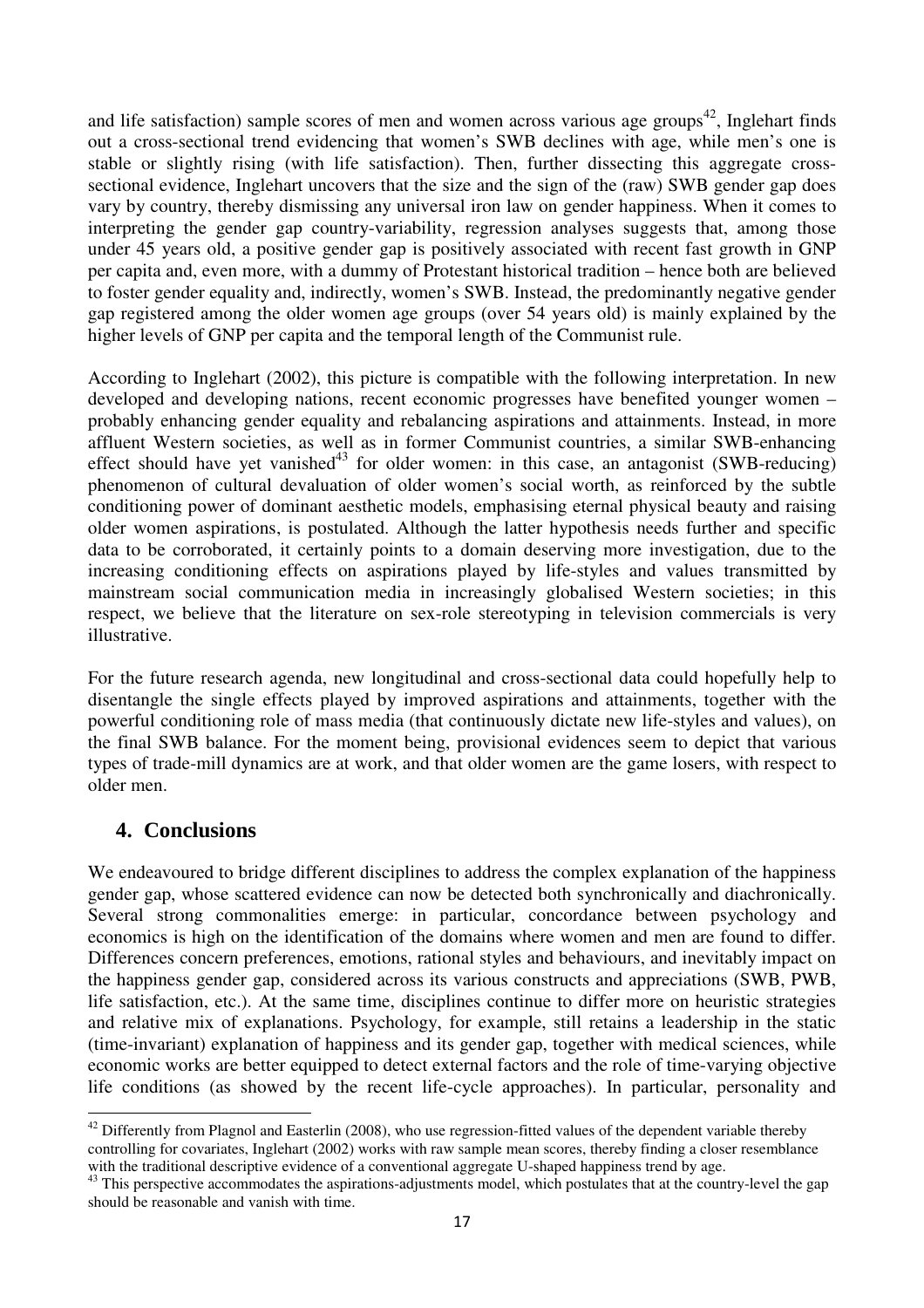biological explanations (hormones and genes) do represent the bulk of non-economic contributions, also helped by contemporary findings of neuroscience, building on powerful research tools (brain scan imaging technologies) able to detect the neural correlates of happiness gender differences; moreover, these two hypotheses are now converging and somehow merging. Economics came later to investigate these issues, and is catching up. Feminist economics first challenged the genderindifferent approach of mainstream economic theory, amending the masculine, hyper-rational and relationship-ignorant metaphor of the *homo oeconomicus*, and paving the way for those contributions - like the capability approach and the eudemonic tradition of well-being – that concentrate on gender inequality as a main source of the happiness gap. Recently, the Happiness and Economics field has developed a specific focus on the gender gap, and a certain awareness that the latter is inevitably country- and time-variant has unfolded. Finally, an interesting convergence of interpretations and results between different disciplines (economics, sociology and social gerontology) is unfolding; they uncover the common stylised fact that women are increasingly worse off during their life, by aging, with respect to men. A complex set of causes contributes to explain this evidence: while the aspiration-attainment model of psychology is a main part of the story, other factors are increasingly credited as relevant. Among these, while asymmetric adverse financial, family and health conditions for older women have been already positively tested, other promising avenues for further research are inquires into socio-cultural processes and hyper-hedonic lifestyles promoting older women's devaluation, greatly spurred by hegemonic mass-media.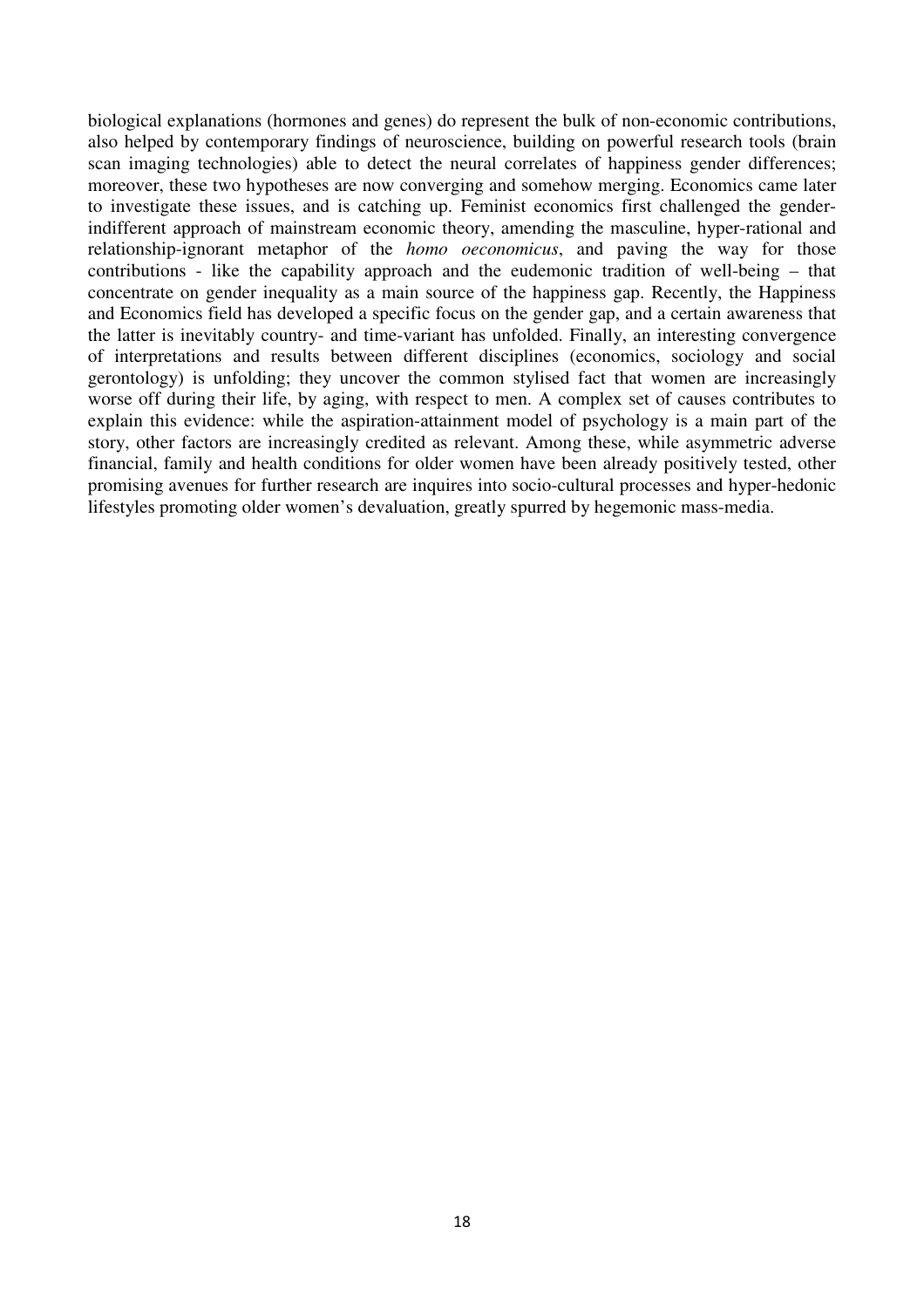| Rank           | Country               | Year | Coef. | Rank | Country              | Year | Coef. |
|----------------|-----------------------|------|-------|------|----------------------|------|-------|
| 1              | Finland               | 1996 | 0.424 | 35   | Denmark              | 1999 | 0.104 |
| $\overline{c}$ | Algeria               | 2002 | 0.326 | 36   | Spain                | 1999 | 0.102 |
| $\overline{3}$ | Iraq                  | 2006 | 0.307 | 37   | Turkey               | 1990 | 0.100 |
| $\overline{4}$ | Tanzania              | 2001 | 0.274 | 38   | <b>United States</b> | 1995 | 0.099 |
| 5              | Zimbabwe              | 2001 | 0.259 | 39   | Sweden               | 2006 | 0.098 |
| 6              | Jordan                | 2001 | 0.242 | 40   | Iran                 | 2000 | 0.098 |
| $\overline{7}$ | France                | 2006 | 0.204 | 41   | Japan                | 2000 | 0.087 |
| 8              | <b>United Kingdom</b> | 2006 | 0.193 | 42   | Iceland              | 1999 | 0.086 |
| 9              | Finland               | 2005 | 0.186 | 43   | Philippines          | 2001 | 0.082 |
| 10             | Ireland               | 1999 | 0.185 | 44   | Canada               | 2000 | 0.080 |
| 11             | Macedonia             | 2001 | 0.181 | 45   | South Korea          | 2001 | 0.079 |
| 12             | Malaysia              | 2006 | 0.173 | 46   | Belgium              | 1999 | 0.077 |
| 13             | Mexico                | 2000 | 0.166 | 47   | Poland               | 2005 | 0.075 |
| 14             | South Africa          | 2007 | 0.163 | 48   | Spain                | 2000 | 0.072 |
| 15             | Japan                 | 2005 | 0.158 | 49   | Czech Republic       | 1999 | 0.071 |
| 16             | Czech Republic        | 1998 | 0.151 | 50   | Uruguay              | 1996 | 0.067 |
| 17             | Netherlands           | 1999 | 0.148 | 51   | Latvia               | 1999 | 0.067 |
| 18             | Australia             | 1995 | 0.140 | 52   | Germany              | 1999 | 0.067 |
| 19             | Guatemala             | 2005 | 0.138 | 53   | Spain                | 2007 | 0.066 |
| 20             | Switzerland           | 1989 | 0.138 | 54   | Sweden               | 1996 | 0.065 |
| 21             | Slovenia              | 1999 | 0.138 | 55   | Saudi Arabia         | 2003 | 0.063 |
| 22             | Morocco               | 2001 | 0.137 | 56   | Moldova              | 2006 | 0.062 |
| 23             | New Zealand           | 1998 | 0.128 | 57   | South Africa         | 1996 | 0.061 |
| 24             | Turkey                | 2001 | 0.123 | 58   | Latvia               | 1996 | 0.060 |
| 25             | Romania               | 1998 | 0.123 | 59   | France               | 1999 | 0.060 |
| 26             | Iran                  | 2007 | 0.120 | 60   | Norway               | 1996 | 0.057 |
| 27             | Romania               | 1999 | 0.119 | 61   | Nigeria              | 2000 | 0.055 |
| 28             | Poland                | 1999 | 0.115 | 62   | Bulgaria             | 2006 | 0.055 |
| 29             | Croatia               | 1999 | 0.114 | 63   | Spain                | 1995 | 0.052 |
| 30             | Switzerland           | 2007 | 0.113 | 64   | Ghana                | 2007 | 0.051 |
| 31             | Estonia               | 1999 | 0.109 | 65   | Estonia              | 1996 | 0.050 |
| 32             | Slovakia              | 1999 | 0.106 | 66   | Netherlands          | 2006 | 0.049 |
| 33             | Ethiopia              | 2007 | 0.106 | 67   | Peru                 | 2001 | 0.045 |
| 34             | Canada                | 2006 | 0.105 | 68   | South Africa         | 2001 | 0.045 |

**Table 1: Gender Gap (Female-Male) in Life Satisfaction** 

Continues in the next page.

Legend: Ordered probit estimated coefficients, by country-year cells.

Source: Vieira Lima (2013)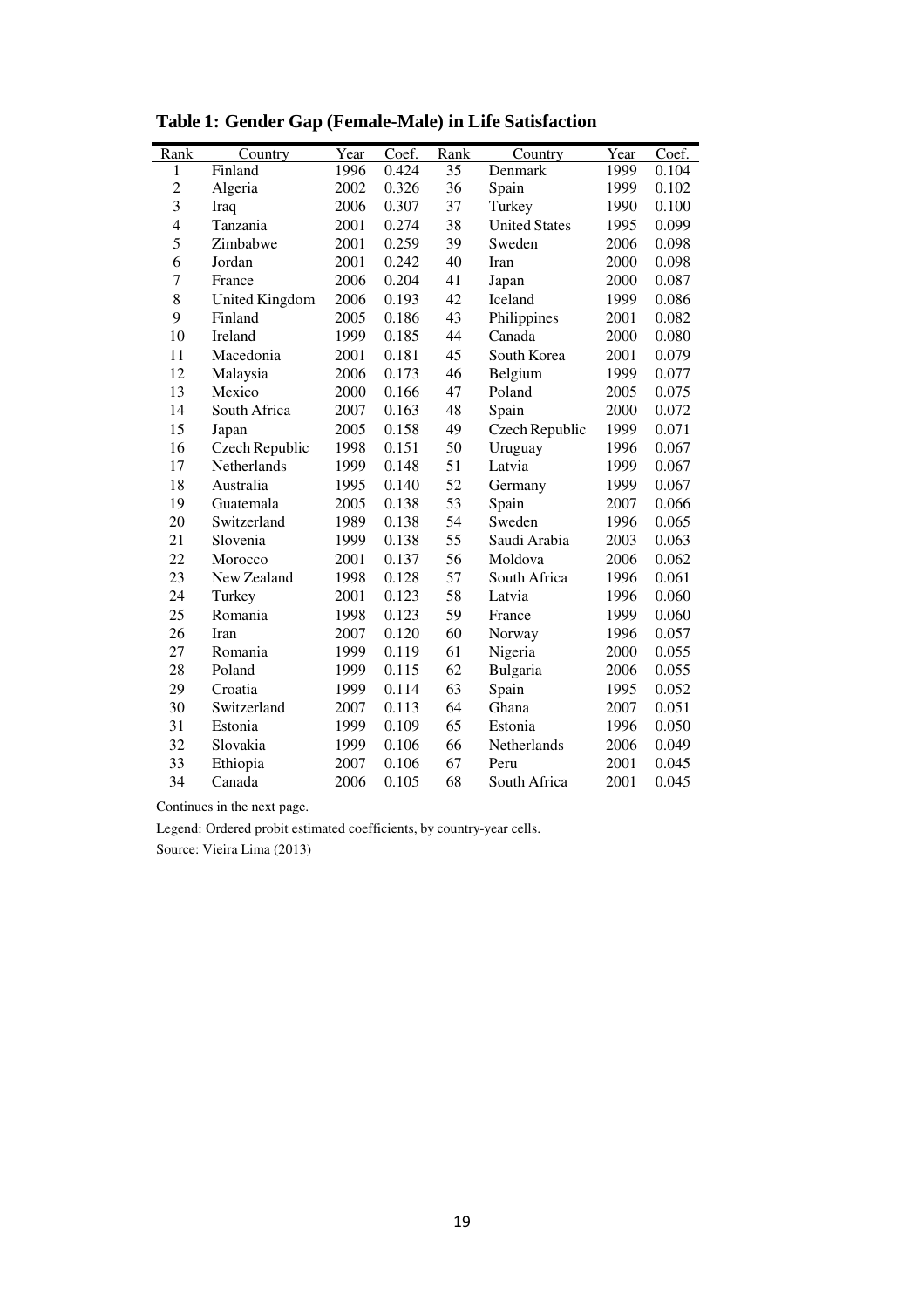| Rank | Country                | Year | Coef.    | Rank | Country               | Year | Coef.    |
|------|------------------------|------|----------|------|-----------------------|------|----------|
| 69   | South Korea            | 2005 | 0.043    | 103  | <b>Belarus</b>        | 2000 | $-0.020$ |
| 70   | Pakistan               | 2001 | 0.043    | 104  | Ukraine               | 1996 | $-0.020$ |
| 71   | Zambia                 | 2007 | 0.043    | 105  | China                 | 2007 | $-0.023$ |
| 72   | Lithuania              | 1999 | 0.042    | 106  | Moldova               | 2002 | $-0.025$ |
| 73   | Finland                | 2000 | 0.042    | 107  | Italy                 | 2005 | $-0.027$ |
| 74   | Australia              | 2005 | 0.040    | 108  | <b>Burkina Faso</b>   | 2007 | $-0.031$ |
| 75   | Germany                | 1997 | 0.039    | 109  | Lithuania             | 1997 | $-0.031$ |
| 76   | Switzerland            | 1996 | 0.038    | 110  | Germany               | 2006 | $-0.033$ |
| 77   | Albania                | 1998 | 0.036    | 111  | Colombia              | 1998 | $-0.042$ |
| 78   | Slovakia               | 1998 | 0.034    | 112  | Moldova               | 1996 | $-0.046$ |
| 79   | Sweden                 | 1999 | 0.034    | 113  | Hungary               | 1999 | $-0.046$ |
| 80   | Morocco                | 2007 | 0.033    | 114  | El Salvador           | 1999 | $-0.047$ |
| 81   | India                  | 2006 | 0.033    | 115  | Andorra               | 2005 | $-0.052$ |
| 82   | Turkey                 | 1996 | 0.030    | 116  | Bulgaria              | 1999 | $-0.052$ |
| 83   | Venezuela              | 2000 | 0.029    | 117  | Greece                | 1999 | $-0.053$ |
| 84   | Albania                | 2002 | 0.026    | 118  | Mexico                | 2005 | $-0.053$ |
| 85   | Venezuela              | 1996 | 0.024    | 119  | Italy                 | 1999 | $-0.055$ |
| 86   | Mexico                 | 1996 | 0.024    | 120  | Serbia                | 2006 | $-0.057$ |
| 87   | Bosnia and Herzegovina | 2001 | 0.021    | 121  | Thailand              | 2007 | $-0.059$ |
| 88   | Mali                   | 2007 | 0.021    | 122  | Rwanda                | 2007 | $-0.062$ |
| 89   | United Kingdom         | 1998 | 0.018    | 123  | Cyprus                | 2006 | $-0.065$ |
| 90   | India                  | 2001 | 0.017    | 124  | Macedonia             | 1998 | $-0.067$ |
| 91   | Indonesia              | 2006 | 0.014    | 125  | Luxembourg            | 1999 | $-0.072$ |
| 92   | China                  | 2001 | 0.010    | 126  | Indonesia             | 2001 | $-0.074$ |
| 93   | Armenia                | 1997 | 0.008    | 127  | Slovenia              | 2005 | $-0.076$ |
| 94   | Bulgaria               | 1997 | 0.008    | 128  | Turkey                | 2007 | $-0.096$ |
| 95   | <b>United States</b>   | 1999 | 0.007    | 129  | Ukraine               | 2006 | $-0.097$ |
| 96   | Kyrgyz Republic        | 2003 | 0.001    | 130  | <b>United Kingdom</b> | 1999 | $-0.111$ |
| 97   | Peru                   | 1996 | $-0.002$ | 131  | Azerbaijan            | 1997 | $-0.115$ |
| 98   | Singapore              | 2002 | $-0.006$ | 132  | Trinidad and Tobago   | 2006 | $-0.123$ |
| 99   | Bangladesh             | 2002 | $-0.010$ | 133  | <b>Belarus</b>        | 1996 | $-0.148$ |
| 100  | <b>Brazil</b>          | 2006 | $-0.011$ | 134  | <b>Brazil</b>         | 1991 | $-0.150$ |
| 101  | Ukraine                | 1999 | $-0.012$ | 135  | Uruguay               | 2006 | $-0.188$ |
| 102  | Romania                | 2005 | $-0.013$ | 136  | <b>Brazil</b>         | 1997 | $-0.226$ |

**Table 1: Gender Gap (Female-Male) in Life Satisfaction (continued)** 

Legend: Ordered probit estimated coefficients, by country-year cells

Source: Vieira Lima (2013)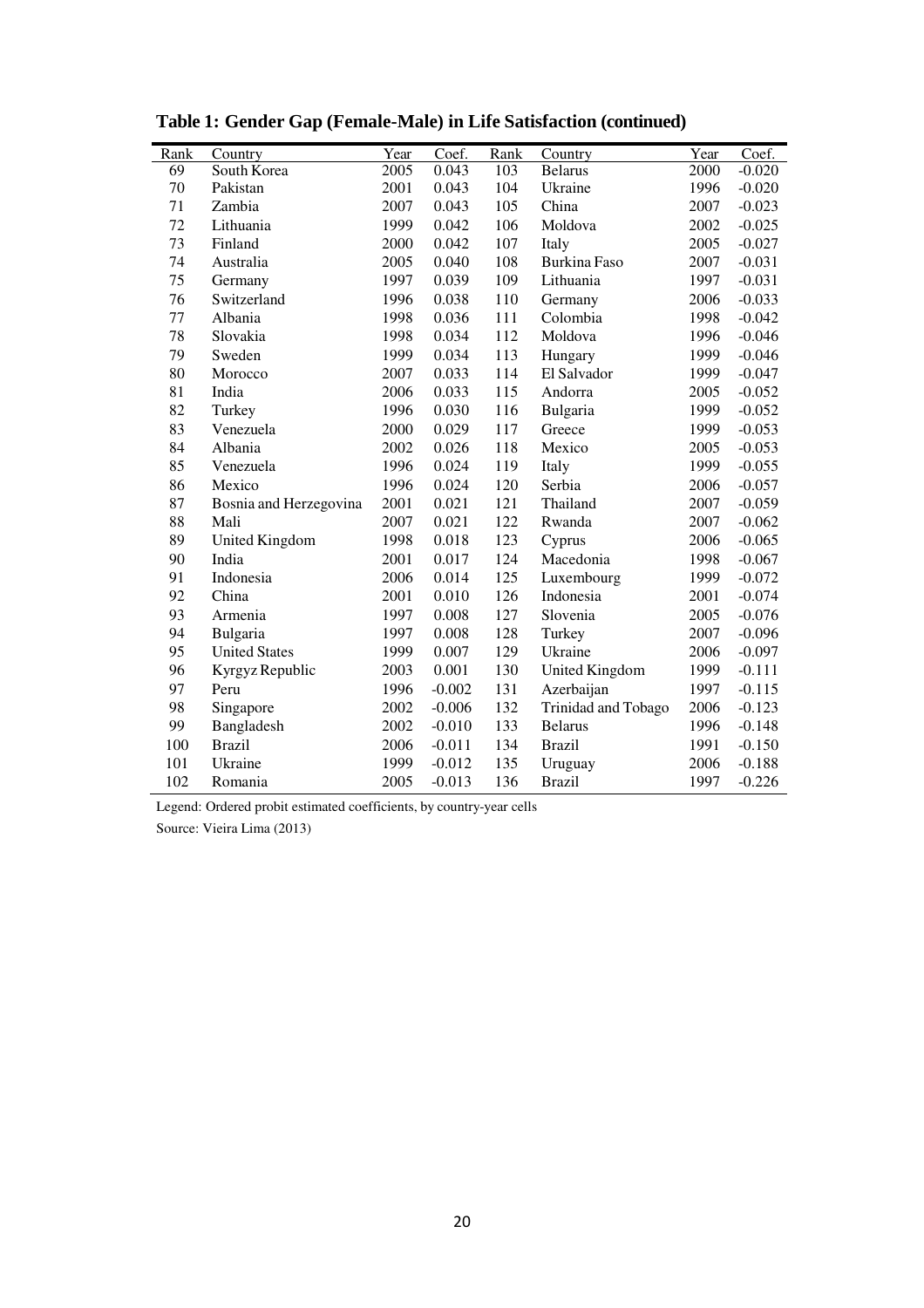# **References**

Azmat, G., M. Güell and A. Manning (2006). 'Gender gaps in unemployment rates in OECD countries'. *Journal of Labor Economics*, 24, 1-37.

Berger, E.M. (2013), 'Happy Working Mothers? Investigating the Effect of Maternal Employment on Life Satisfaction', *Economica* (2013) 80, 23-43.

Blau, F.D. 1998. 'Trends in the Well-Being of American Women, 1970–1995', *Journal of Economic Literature*, 36 (1), 112–65.

Blanchflower, D.G. and A. Oswald (2004), 'Well-Being Over Time in Britain and the USA', *Journal of Public Economics*, 88 (7-8), 1359-1386.

Bjørnskov, C., A. Dreher and J.A.V. Fischer (2007), 'On Gender Inequality and Life Satisfaction: Does Discrimination Matter?', Working Paper Series in Economics and Finance 657, Stockholm School of Economics.

Boserup, E. (1970). *Woman's Role in Economic Development*, New York: St. Martin's Press.

Booth, A.L. and J.C. van Ours (2008), 'Job Satisfaction and Family Happiness: The Part-Time Work Puzzle', *Economic Journal*, 118 (526), F77-F99.

Bruni, L. (2004), 'The 'Technology of Happiness' and the Tradition of Economic Science', *Journal of the History of Economic Thought*, 26 (1), 19-44.

Bruni, L. and R. Sugden (2007), 'The Road Not Taken: how psychology was removed from economics, and how it might be brought back', *The Economic Journal,* 117, 146-173.

Chen, H., D.S. Pine, M. Ernst, E. Gorodetsky, S. Kasen, K. Gordon, D. Goldman, P. Cohen (2013), The MAOA gene predicts happiness in women, *Progress in Neuro-Psychopharmacology & Biological Psychiatry*, 40, 122-125.

Clark, A.E. (1997), 'Job satisfaction and gender: Why are women so happy at work?', *Labour Economics*, 4, 341-372.

Connolly, S. and M. Gregory (2008), 'Moving Down: Women's Part-Time Work And Occupational Change In Britain 1991–2001', *The Economic Journal*, 118, F52–F76.

Croson, R. and U. Gneezy (2009), 'Gender Differences in Preferences', *Journal of Economic Literature*, 47 (2), 1-27.

Cosgrove, K.P, C.M. Mazure, and J. K. Staley (2007), 'Evolving Knowledge of Sex Differences in Brain Structure, Function and Chemistry', *Biological Psychiatry,* 62 (8), 847-855.

Diener, E., E.M. Suh, R.E. Lucas and H.L. Smith (1999). 'Subjective Well-Being: Three Decades of Progress.' *Psychological Bulletin*, 125 (2), 276-302.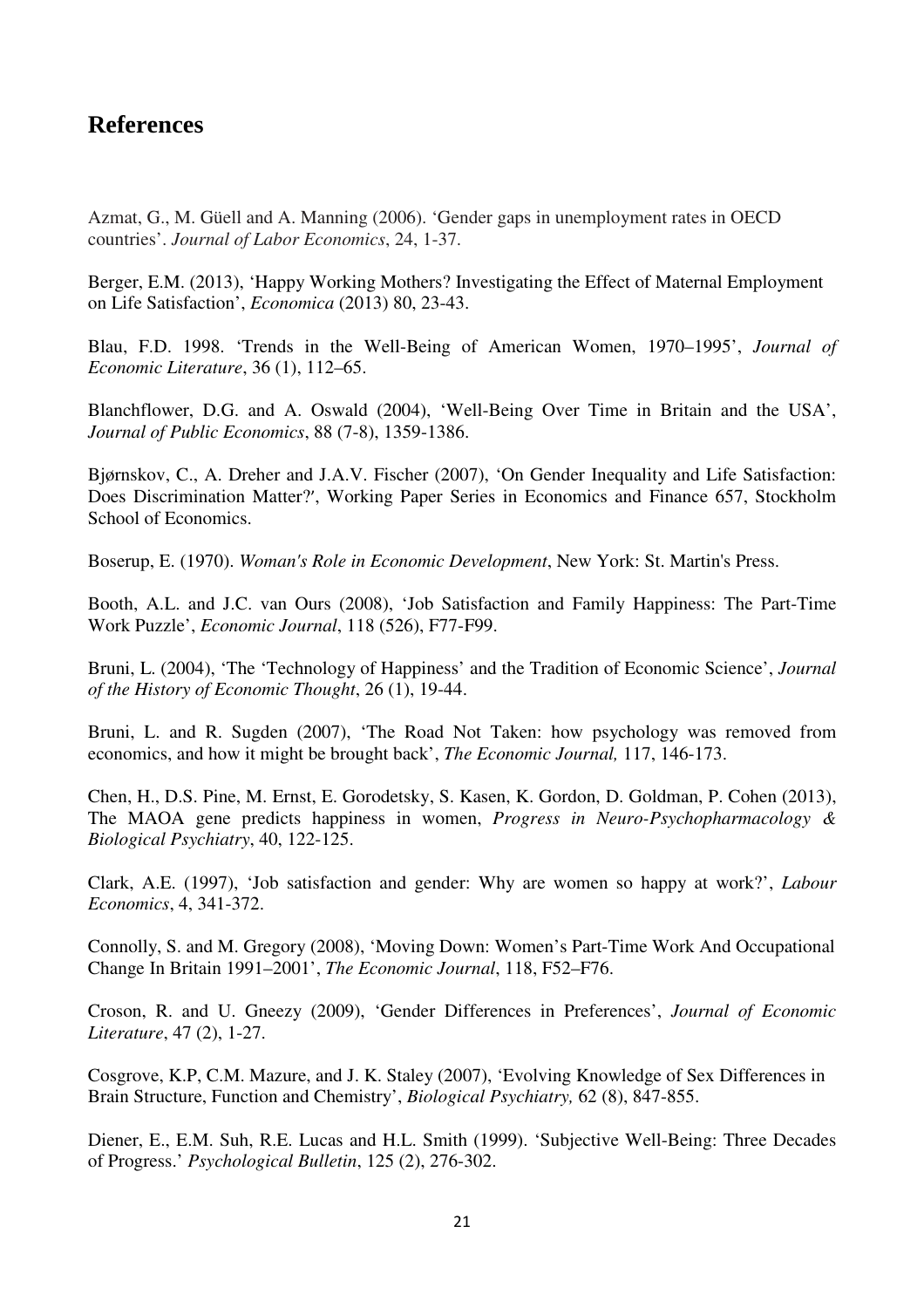Diener, E. (2000). 'Subjective well-being: The science of happiness and a proposal for a national index', *American Psychologist*, 55 (1), 34-44.

Dolan, P., T. Peasgood and M.P. White (2008), 'Do We Really Know What Makes Us Happy? A Review of the Economic Literature on the Factors Associated with Subjective Wellbeing', *Journal of Economic Psychology*, 29, 94-122.

Easterlin, R.A. (2006), 'Life cycle happiness and its sources Intersections of psychology, economics, and demography', *Journal of Economic Psychology*, 27, 463-482.

European Values Study (Family Statistics) (2014), available at http://www.europeanvaluesstudy.eu/frmShowpage?v\_page\_id=7461989851426413 (accessed 30 July 2014).

Gash, V. (2009), 'Sacrificing Their Careers for Their Families? An Analysis of the Family Pay Penalty in Europe', *Social Indicators Research*, 93 (3), 569-586.

Gash, V., A. Mertens, L.R. Gordo (2012), 'The Influence Of Changing Hours Of Work On Women's Life Satisfaction', *The Manchester School*, 80 (1), 51-74.

Guven, C., C. Senik, and H. Stichnoth, (2012), 'You can't be happier than your wife. Happiness gaps and divorce', *Journal of Economic Behavior & Organization*, 82 (1), 110-130.

Hochschild, A.R. and A. Machung (1989), *The second shift*, New York: Viking.

Inglehart R. (2002), 'Gender, Aging, and Subjective Well-Being', *International Journal of Comparative Sociology*, 43 (3-5), 391-408.

Lewin, S.B. (1996), 'Economics and Psychology: Lessons for Our Own Day From the Early Twentieth Century'. *Journal of Economic Literature*, XXXIV, 1293-1323.

Kahneman, D., and A. Tversky (1979), 'Prospect Theory: An Analysis of Decision under Risk', *Econometrica*, 47 (2), 263-292.

Kahneman, D., E. Diener and N. Schwarz (eds) (1999), *Well-Being: The Foundation of Hedonic Psychology*, New York: Russell Sage Foundation.

Kahneman, D. and A. Deaton (2010), 'High income improves evaluation of life but not emotional well-being', *PNAS,* 107 (38), 16489-16493.

Kimura, D. (1996). 'Sex, sexual orientation and sex hormones influence human cognitive function', *Current Opinion in Neurobiology*, 6 (2), 259-263.

Kohler, H.P., J.R. Behrman, and A. Skytthe (2005), 'Partner + Children = Happiness? The Effects of Partnerships and Fertility on Well-Being', *Population and Development Review*, 31 (3), 407-445.

Nelson, J.A. (2010), 'Getting Past 'Rational Man/Emotional Woman': Comments on Research Programs in Happiness Economics and Interpersonal Relations', *International Review of Economics,* 57 (2), 233-253.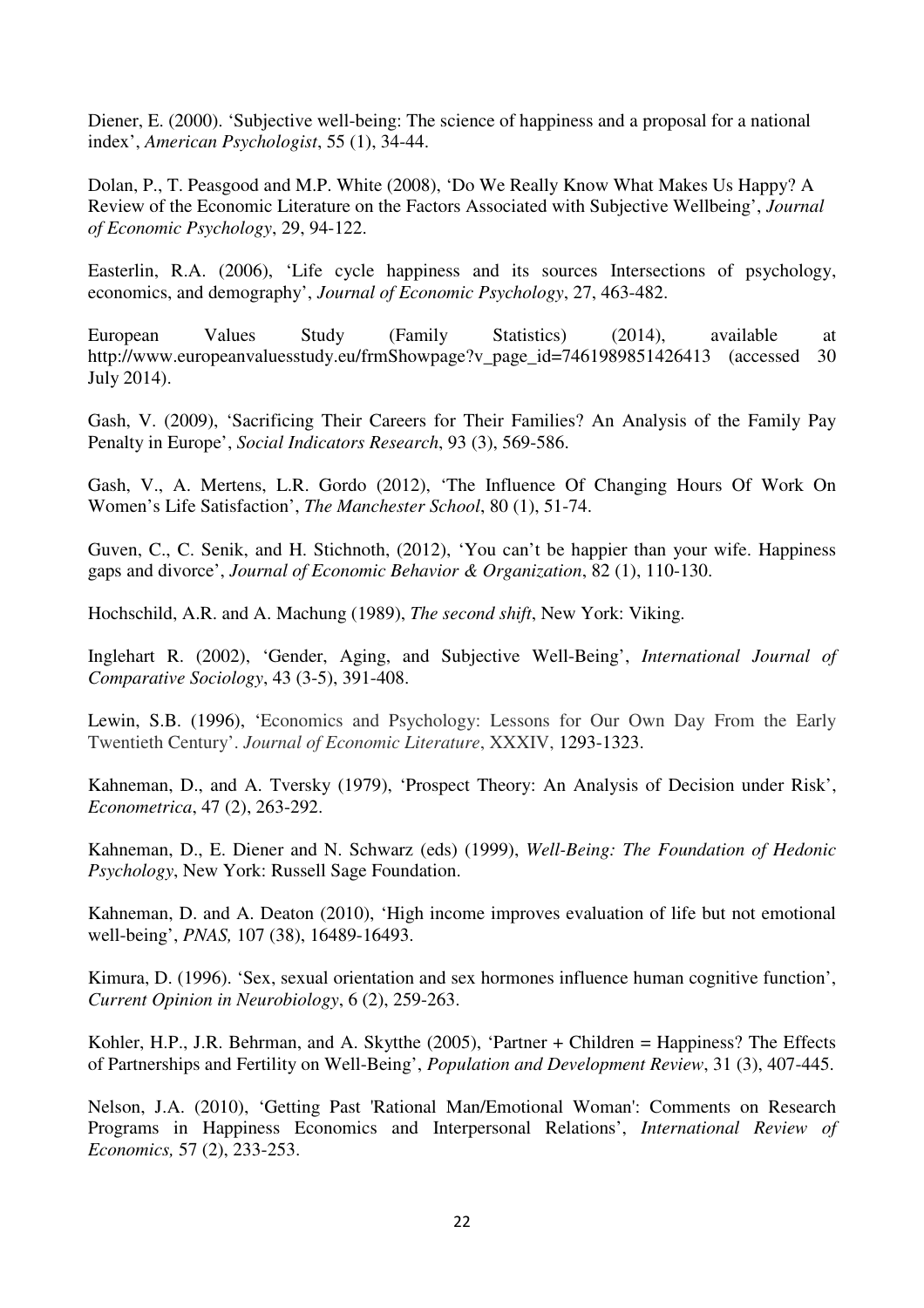Ngun, T.C., N. Ghahramani, F. J. Sánchez, S. Bocklandt and E. Vilain (2011). 'The Genetics of Sex Differences in Brain and Behavior', *Frontiers in Neuroendocrinology*, 32 (2), 227-246.

Nolen-Hoeksema, S. and C.L. Rusting (1999), 'Gender Differences in Well-Being', In Kahneman, D., E. Diener and N. Schwarz (eds), *Well-Being: The Foundations of Hedonic Psychology*. New York: Russel Sage Foundation.

Nussbaum, M. (2003), 'Capabilities as Fundamental Entitlements: Sen and Social Justice', *Feminist Economics*, 9 (2-3), 33-59.

Pearson, M. and B.C. Schipper (2013), 'Menstrual cycle and competitive bidding', *Games and Economic Behavior,* 78, 1-20.

Phipps, S., P. Burton and L. Osberg (2001). 'Time as a Source of Inequality Within Marriage: Are Husbands More Satisfied With Time for Themselves than Wives?', *Feminist Economics*, 7 (2), 1- 21.

Pinquart, M. and S. Sörensen (2001), 'Gender differences in self-concept and psychological wellbeing in old age: a meta-analysis', *Journal of Gerontology: Psychological Sciences*, 56B (4), 195-213.

Plagnol, A.C. and R. Easterlin (2008), 'Aspirations, Attainments, and Satisfaction: Life Cycle Differences Between American Women and Men', *Journal of Happiness Studies*, 9, 601-619.

Plagnol, A.C. and J. Scott (2011), 'What matters for well-being: individual perceptions of Quality of Life Before and After Life Events', *Applied Research in Quality of Life*, 6 (2), 115-137.

Powdhavee, N. (2009), 'I can't smile without you: Spousal correlation in life satisfaction', *Journal of Economic Psychology*, 30, 675-689.

Robeyns, I. (2005), 'The Capability Approach: a theoretical survey', *Journal of Human Development and Capabilities*, 6 (1), 93-117.

Roothman, B., D.K. Kirsten and M.P. Wissing (2003), 'Gender Differences in Aspects of Psychological Well-Being', *South African Journal of Psychology,* 33 (4), 212-218.

Rubinow, D.R., P.J. Schmidt and C.A. Roca (2002), 'Hormonal And Gender Influences On Mood Regulation', in K.L. Davis, D. Charney, J.T. Coyle and C. Nemeroff (eds), *Neuropsychopharmacology: The Fifth Generation of Progress*, Philadelphia, Lippincott Williams & Wilkins.

Ryan, R.M. and E.L. Deci (2001), 'On Happiness And Human Potentials: A Review of Research on Hedonic and Eudaimonic Well-Being', *Annual Review of Psychology*, 52, 141-66.

Schmitt, D.P., A. Realo, M. Voracek and J. Allik (2008). 'Why Can't a Man Be More Like a Woman? Sex Differences in Big Five Personality Traits Across 55 Cultures', *Journal of Personality and Social Psychology*, 94 (1), 168-182.

Sen, A. (1990), 'Gender and Cooperative Conflicts', in I. Tinker (ed.), *Persistent Inequalities*, New York: Oxford University Press.